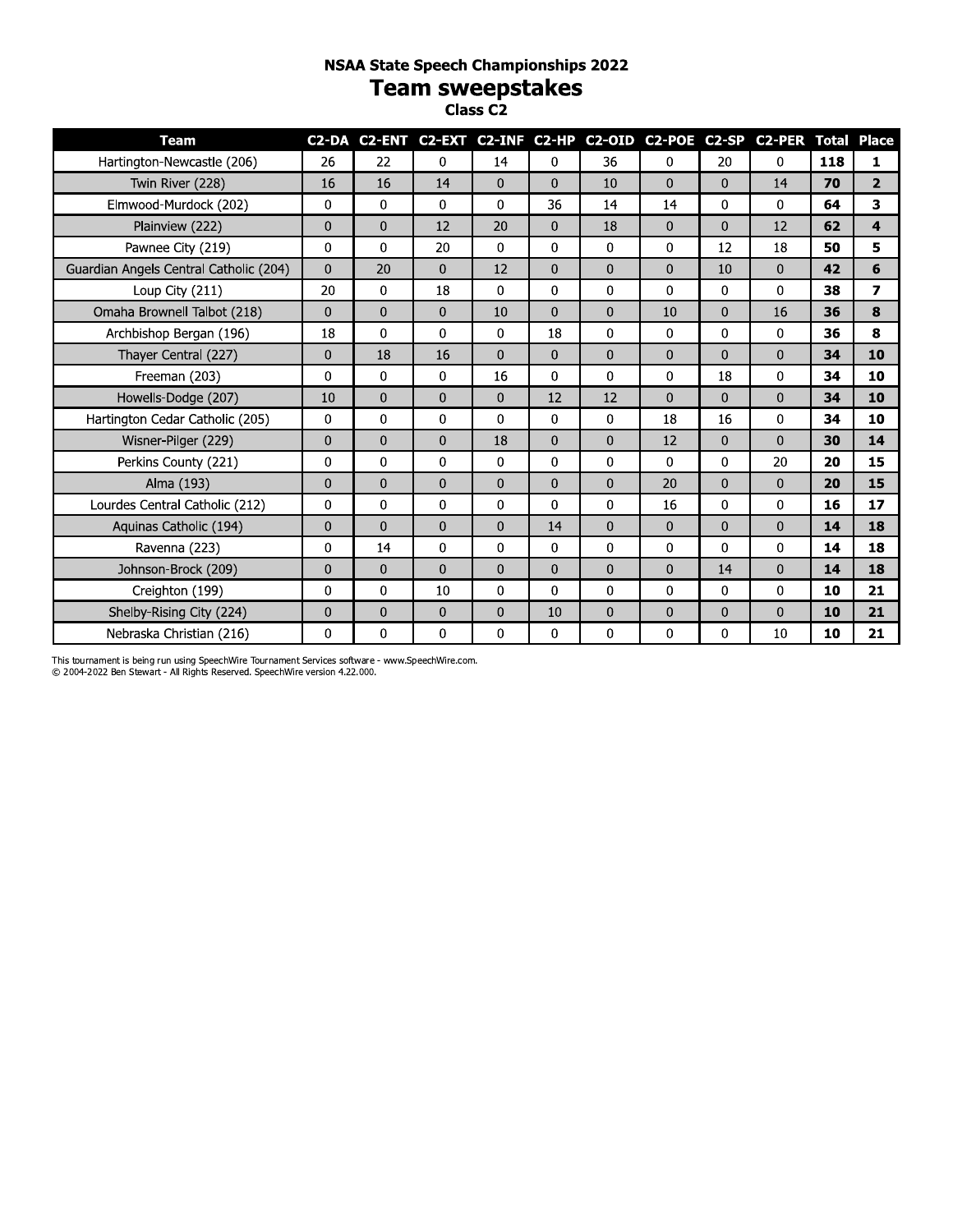# nsaa state speecn Championships 2022 **Class C2 Duet Acting**

| Code | <b>Team</b>                | Competitor(s)                          | П     | <b>Prelims</b><br>$\overline{2}$ | $\overline{\mathbf{3}}$ | <b>Rank</b><br>total | Spkr.<br>points | <b>Head to</b><br>head | <b>Recips</b> |
|------|----------------------------|----------------------------------------|-------|----------------------------------|-------------------------|----------------------|-----------------|------------------------|---------------|
| 196A | Archbishop Bergan          | Hayden Cone and Grace Kerkaert         |       | $2(48)$ 1(49)                    | 1(49)                   | $\overline{4}$       | 146             |                        | 2.50          |
| 197A | Bancroft-Rosalie           | Ella Bridges and Kennedi Cooper        |       | $3(46)$ $1(50)$ $4(47)$          |                         | 8                    | 143             |                        | 1.58          |
| 198A | Burwell                    | Sydney Skasky and Ella Vore            | 5(44) | 5(45)                            | 6(45)                   | 16                   | 134             |                        | 0.57          |
| 200A | <b>Cross County</b>        | Hannah Linn and Addison Linn           | 4(46) | 3(47)                            | 3(48)                   | 10                   | 141             | 9                      | 0.91          |
| 202A | Elmwood-Murdock            | Averi Hoque and Lily Pope              | 2(48) | 6(46)                            | 4(46)                   | 12                   | 140             |                        | 0.92          |
| 202B | Elmwood-Murdock            | Haylee Josoff and Sara Kicak           | 3(47) | 4(46)                            | 3(48)                   | 10                   | 141             | 10                     | 0.91          |
| 206A | Hartington-Newcastle       | Dayton Sudbeck and Lane Heimes         |       | $2(49)$ $2(47)$                  | 1(49)                   | 5                    | 145             |                        | 2.00          |
| 206B | Hartington-Newcastle       | Bennet Sievers and Parker Hopping      | 1(49) | $3(47)$ $3(47)$                  |                         | $\overline{7}$       | 143             |                        | 1.66          |
| 207A | Howells-Dodge              | Nessa Krupka and Landon Dobbins        |       | $3(47)$ $2(48)$ $2(49)$          |                         | $\overline{7}$       | 144             | 5                      | 1.33          |
| 211A | Loup City                  | Cameron Russell and Ellie Oxford       | 1(49) | 1(50)                            | 5(45)                   | $\overline{7}$       | 144             | $\overline{4}$         | 2.20          |
| 211B | Loup City                  | Chase Stieb and Gracelyn Paddack       |       | $6(45)$ 5 (46)                   | 6(42)                   | 17                   | 133             |                        | 0.54          |
| 213A | Lutheran High Northeast    | Esther Molina and Maddie Brvant        | 6(43) |                                  | $3(48)$ 5 (46)          | 14                   | 137             |                        | 0.70          |
| 214A | Maxwell                    | Ellery Simpson and Jamie Tobey         |       | 6(43) 6(45)                      | 4(48)                   | 16                   | 136             |                        | 0.59          |
| 215A | <b>McCool Junction</b>     | Garrett Hansen and Madilyn Stacy       |       | $5(44)$ $5(47)$ $2(48)$          |                         | 12                   | 139             |                        | 0.90          |
| 217A | North Platte St. Patrick's | Madi Gifford and Dakota Guthrie        | 5(45) | $6(45)$ 5 (43)                   |                         | 16                   | 133             |                        | 0.57          |
| 219A | Pawnee City                | Sierra De Koning and Larissa Tegtmeier |       | $4(46)$ $4(47)$ 6 (45)           |                         | 14                   | 138             |                        | 0.67          |
| 221A | Perkins County             | Jeb Kohl and Triston Hite              | 4(46) | 4(47)                            | 2(48)                   | 10                   | 141             |                        | 1.00          |
| 228A | <b>Twin River</b>          | Mason Rinkol and Ty Vanek              | 1(50) |                                  | $2(49)$ $1(50)$         | $\overline{4}$       | 149             |                        | 2.50          |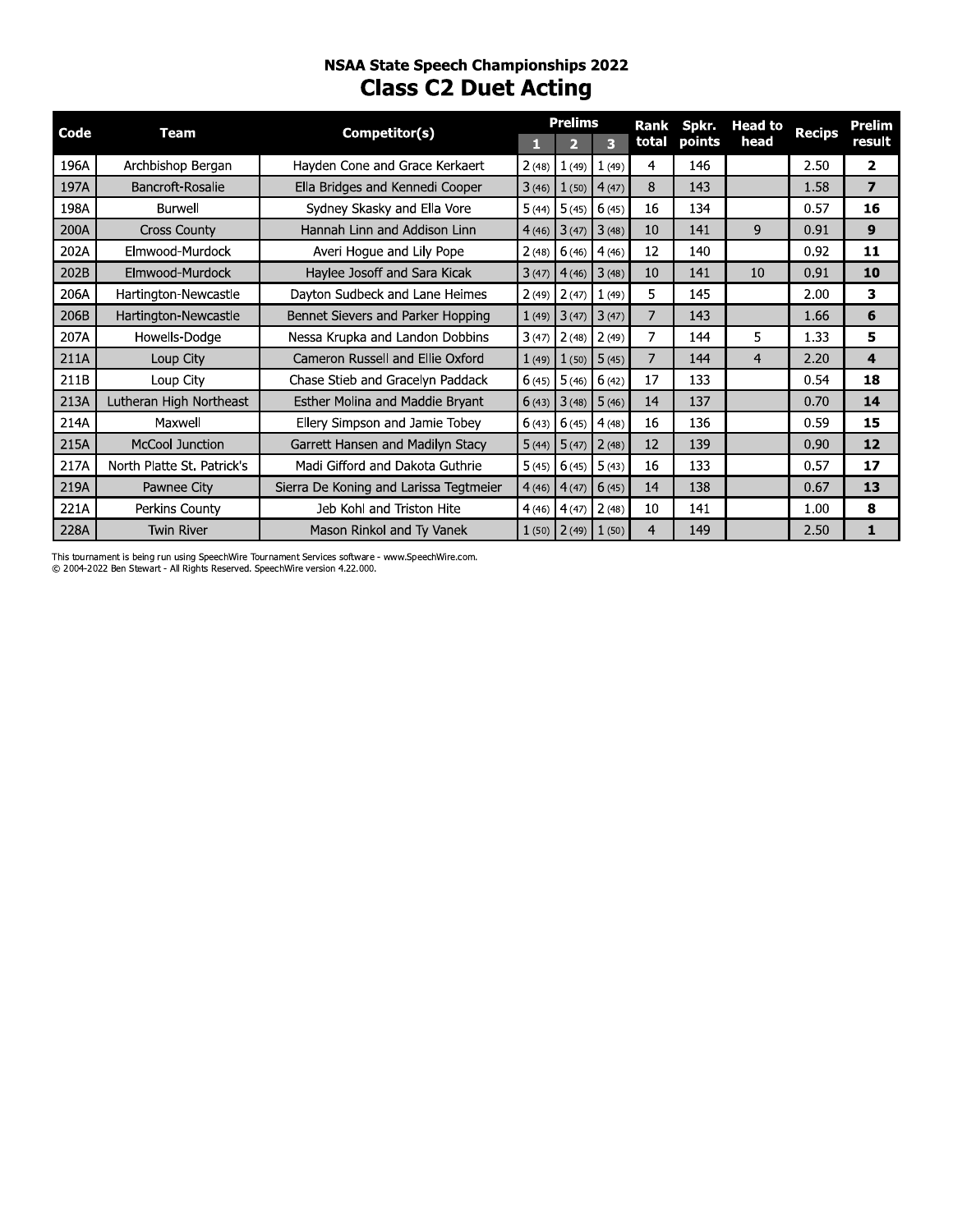# **NSAA State Speech Championships 2022 Class C2 Entertainment Speaking**

| Code | Team                             | Competitor(s)          |       | <b>Prelims</b> |       | Rank  | Spkr.  | <b>Head to</b> | <b>Recips</b> | Prelim         |
|------|----------------------------------|------------------------|-------|----------------|-------|-------|--------|----------------|---------------|----------------|
|      |                                  |                        | п     | $\overline{2}$ | G,    | total | points | head           |               | result         |
| 196A | Archbishop Bergan                | Grace Kerkaert         | 6(46) | 4(48)          | 4(47) | 14    | 141    |                | 0.67          | 13             |
| 202A | Elmwood-Murdock                  | <b>Riley Rose</b>      | 2(50) | 2(49)          | 5(47) | 9     | 146    |                | 1.20          | 8              |
| 204A | Guardian Angels Central Catholic | Greta Wooldrik         | 1(50) | 1(50)          | 1(50) | 3     | 150    |                | 3.00          | 1              |
| 206A | Hartington-Newcastle             | Cole Heimes            | 2(50) | 3(49)          | 1(50) | 6     | 149    |                | 1.83          | $\overline{2}$ |
| 206B | Hartington-Newcastle             | Carson Jones           | 3(48) | 1(50)          | 2(49) | 6     | 147    |                | 1.83          | 4              |
| 207A | Howells-Dodge                    | <b>Blair Fiala</b>     | 4(47) | 3(49)          | 3(49) | 10    | 145    |                | 0.91          | 9              |
| 208A | Humboldt-Table Rock-Steinauer    | Benjamin Shubert       | 5(46) | 5(48)          | 4(46) | 14    | 140    |                | 0.65          | 14             |
| 211A | Loup City                        | <b>Bailey Kuehl</b>    | 5(45) | 1(50)          | 1(49) | 7     | 144    |                | 2.20          | 7              |
| 215A | <b>McCool Junction</b>           | Ane Camacho            | 3(48) | 4(49)          | 3(48) | 10    | 145    |                | 0.91          | 9              |
| 218A | Omaha Brownell Talbot            | Guy Shipley            | 4(47) | 6(45)          | 5(47) | 15    | 139    |                | 0.62          | 15             |
| 219A | Pawnee City                      | Stella Hunzeker        | 3(47) | 3(49)          | 6(46) | 12    | 142    |                | 0.83          | 11             |
| 221A | Perkins County                   | Selah Richter-Martinez | 5(45) | 5(47)          | 5(45) | 15    | 137    |                | 0.60          | 16             |
| 221B | Perkins County                   | Kylie Tucker           | 6(45) | 6(48)          | 6(45) | 18    | 138    |                | 0.51          | 18             |
| 222A | Plainview                        | <b>Brett Norris</b>    | 4(47) | 6(47)          | 3(49) | 13    | 143    |                | 0.75          | 12             |
| 223A | Ravenna                          | Hayden Hauge           | 1(48) | 2(50)          | 4(48) | 7     | 146    |                | 1.75          | 6              |
| 225A | Southern Valley                  | Shae Mitchel           | 6(45) | 5(46)          | 6(45) | 17    | 136    |                | 0.54          | 17             |
| 227A | <b>Thayer Central</b>            | Ella Murray            | 2(48) | 2(50)          | 2(50) | 6     | 148    |                | 1.50          | 3              |
| 228A | <b>Twin River</b>                | Austin Anderson        | 1(50) | 4(48)          | 2(49) |       | 147    |                | 1.75          | 5              |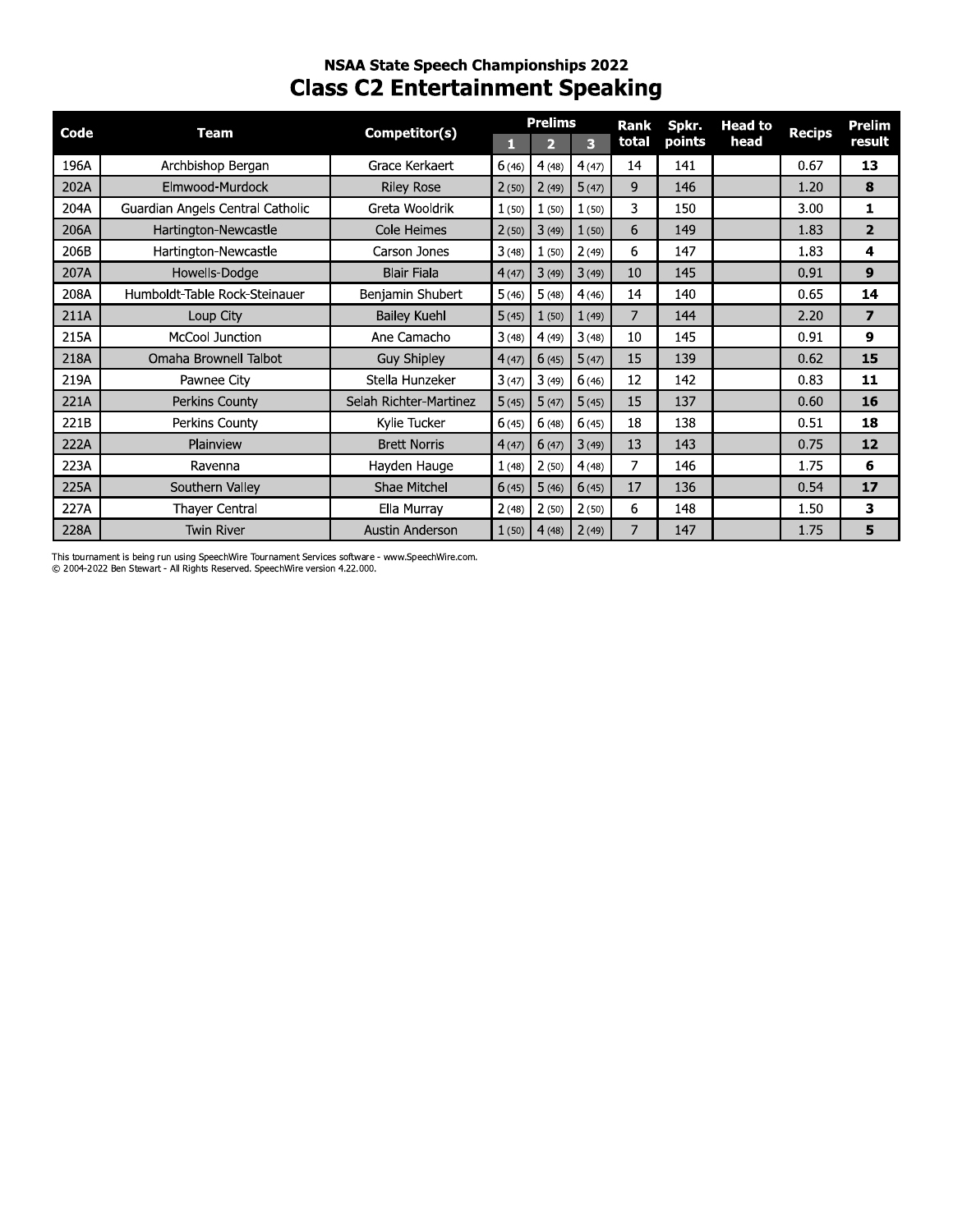# **NSAA State Speech Championships 2022 Class C2 Extemporaneous Speaking**

| Code | <b>Team</b>           | Competitor(s)         |       | <b>Prelims</b> |       | Rank  | Spkr.  | <b>Head to</b> | <b>Recips</b> | Prelim                  |
|------|-----------------------|-----------------------|-------|----------------|-------|-------|--------|----------------|---------------|-------------------------|
|      |                       |                       | П     | $\overline{2}$ | 3     | total | points | head           |               | result                  |
| 196A | Archbishop Bergan     | Addison Wagner        | 2(47) | 5(48)          | 2(48) | 9     | 143    |                | 1.20          | $\overline{\mathbf{z}}$ |
| 198A | <b>Burwell</b>        | Carter Mann           | 5(47) | 1(49)          | 4(45) | 10    | 141    |                | 1.45          | 8                       |
| 199A | Creighton             | Christen Curtis       | 6(47) | 1(48)          | 1(49) | 8     | 144    |                | 2.17          | 5                       |
| 201A | Elm Creek             | Raygan Wright         | 4(44) | 6(43)          | 5(44) | 15    | 131    |                | 0.62          | 16                      |
| 203A | Freeman               | Thies Richardson      | 3(46) | 3(48)          | 5(44) | 11    | 138    |                | 0.86          | 12                      |
| 203B | Freeman               | Carter Furstenau      | 5(47) | 4(47)          | 2(47) | 11    | 141    |                | 0.95          | 11                      |
| 211A | Loup City             | Cami Fulton           | 1(50) | 2(50)          | 4(46) | 7     | 146    |                | 1.75          | 3                       |
| 214A | Maxwell               | <b>Ellery Simpson</b> | 2(48) | 5(44)          | 3(47) | 10    | 139    |                | 1.03          | 9                       |
| 218A | Omaha Brownell Talbot | Frank Soto Tighe      | 4(48) | 4(47)          | 3(47) | 11    | 142    |                | 0.83          | 10                      |
| 219A | Pawnee City           | Ashlynn Hartman       | 1(50) | 1(50)          | 2(48) | 4     | 148    |                | 2.50          | $\mathbf{1}$            |
| 220A | Pender                | Zachery Randall       | 2(49) | 6(45)          | 4(44) | 12    | 138    |                | 0.92          | 13                      |
| 220B | Pender                | Caleb Kelly           | 6(46) | 2(48)          | 5(45) | 13    | 139    |                | 0.87          | 15                      |
| 221A | Perkins County        | <b>Ryder Potts</b>    | 5(42) | 6(48)          | 6(42) | 17    | 132    |                | 0.54          | 17                      |
| 222A | Plainview             | Reagan Choat          | 4(47) | 3(49)          | 1(49) | 8     | 145    |                | 1.58          | 4                       |
| 226A | Summerland            | Jacob Behnk           | 6(40) | 5(46)          | 6(44) | 17    | 130    |                | 0.54          | 18                      |
| 227A | Thayer Central        | Jordan Mariska        | 3(47) | 2(49)          | 3(45) | 8     | 141    |                | 1.16          | 6                       |
| 228A | <b>Twin River</b>     | Clay Brandenburger    | 1(48) | 3(47)          | 1(49) | 5     | 144    |                | 2.33          | $\overline{\mathbf{2}}$ |
| 228B | <b>Twin River</b>     | <b>Tessa Cherry</b>   | 3(49) | 4(49)          | 6(44) | 13    | 142    |                | 0.75          | 14                      |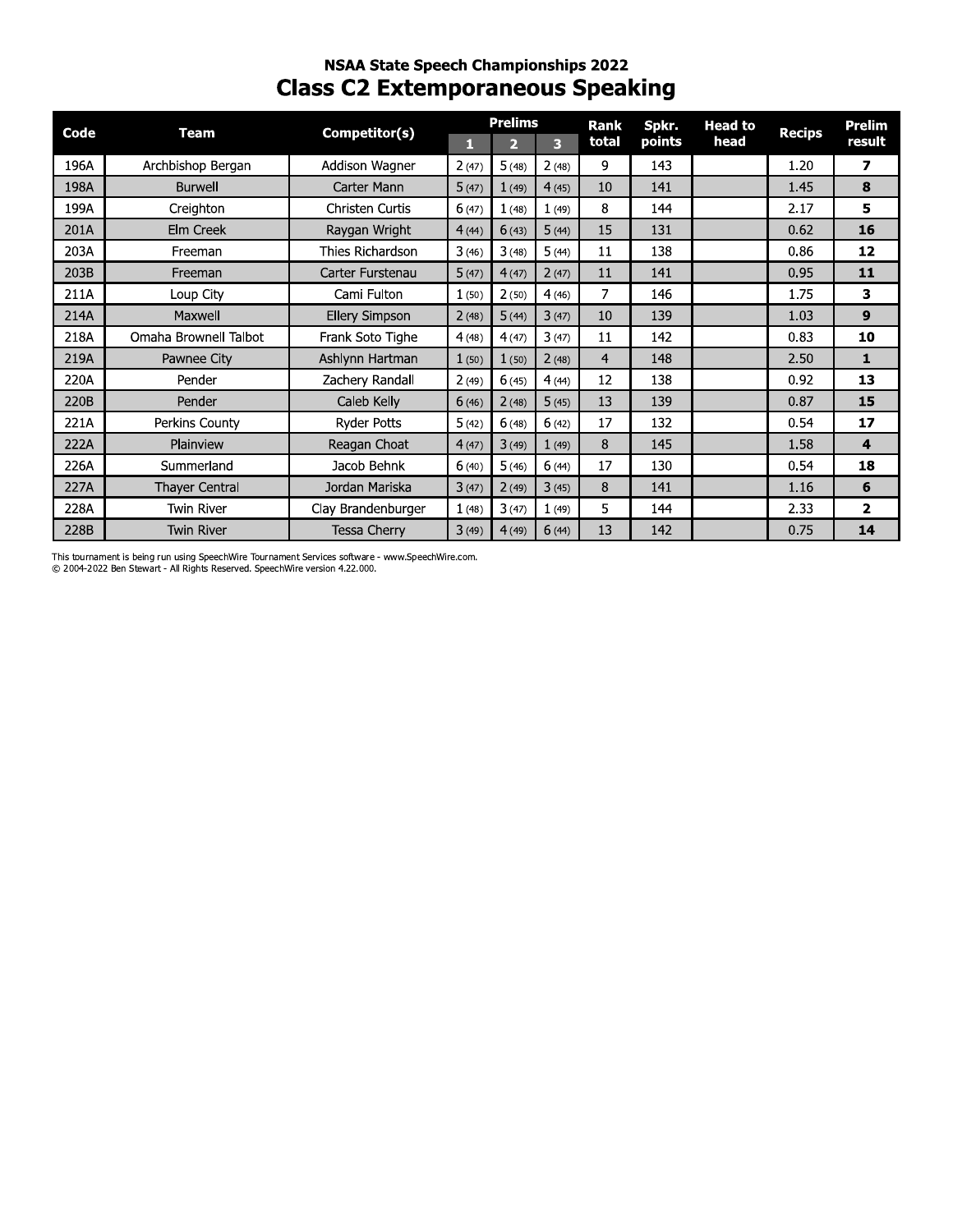# **NSAA State Speech Championships 2022 Class C2 Informative Speaking**

| <b>Code</b> | <b>Team</b>                      | Competitor(s)       |       | <b>Prelims</b> |       | <b>Rank</b> | Spkr.  | <b>Head to</b> | <b>Recips</b> | Prelim       |
|-------------|----------------------------------|---------------------|-------|----------------|-------|-------------|--------|----------------|---------------|--------------|
|             |                                  |                     | П     | 2              | 3     | total       | points | head           |               | result       |
| 196A        | Archbishop Bergan                | Caitlin Pitt        | 1(49) | 2(48)          | 6(44) | 9           | 141    |                | 1.67          | 9            |
| 203A        | Freeman                          | Grace VanEngen      | 2(48) | 1(49)          | 4(46) | 7           | 143    |                | 1.75          | 4            |
| 203B        | Freeman                          | Zach Robeson        | 3(47) | 4(47)          | 4(47) | 11          | 141    |                | 0.83          | 12           |
| 204A        | Guardian Angels Central Catholic | Sydney Hutchinson   | 5(45) | 2(48)          | 1(49) | 8           | 142    |                | 1.70          | 6            |
| 206A        | Hartington-Newcastle             | Kennedy Gotch       | 2(49) | 3(46)          | 2(48) | 7           | 143    |                | 1.33          | 5            |
| 208A        | Humboldt-Table Rock-Steinauer    | Ellie Schaardt      | 4(46) | 3(49)          | 2(49) | 9           | 144    |                | 1.08          | 7            |
| 211A        | Loup City                        | Hailey Rademacher   | 3(47) | 5(46)          | 5(45) | 13          | 138    | 14             | 0.73          | 14           |
| 216A        | Nebraska Christian               | Kaylee Powell       | 4(45) | 4(45)          | 2(49) | 10          | 139    |                | 1.00          | 11           |
| 218A        | Omaha Brownell Talbot            | Leah Obermoller     | 1(49) | 1(49)          | 5(47) | 7           | 145    |                | 2.20          | 3            |
| 221A        | Perkins County                   | Gavin Smith         | 6(44) | 4(47)          | 3(47) | 13          | 138    | 13             | 0.75          | 13           |
| 222A        | Plainview                        | Brittani Gutz       | 2(48) | 2(50)          | 3(48) | 7           | 146    |                | 1.33          | $\mathbf{z}$ |
| 222B        | Plainview                        | Lauren Jelinek      | 3(47) | 3(47)          | 3(48) | 9           | 142    |                | 0.99          | 8            |
| 223A        | Ravenna                          | <b>Alexis Evans</b> | 5(45) | 5(45)          | 6(45) | 16          | 135    |                | 0.57          | 16           |
| 223B        | Ravenna                          | Kaia Johnson        | 6(44) | 6(46)          | 5(46) | 17          | 136    |                | 0.54          | 17           |
| 227A        | <b>Thayer Central</b>            | Megan Lukert        | 4(46) | 5(46)          | 1(49) | 10          | 141    |                | 1.45          | 10           |
| 227B        | <b>Thayer Central</b>            | Adam Lukert         | 5(45) | 6(45)          | 4(47) | 15          | 137    |                | 0.62          | 15           |
| 229A        | Wisner-Pilger                    | <b>Bryant Peck</b>  | 1(50) | 1(50)          | 1(50) | 3           | 150    |                | 3.00          | 1            |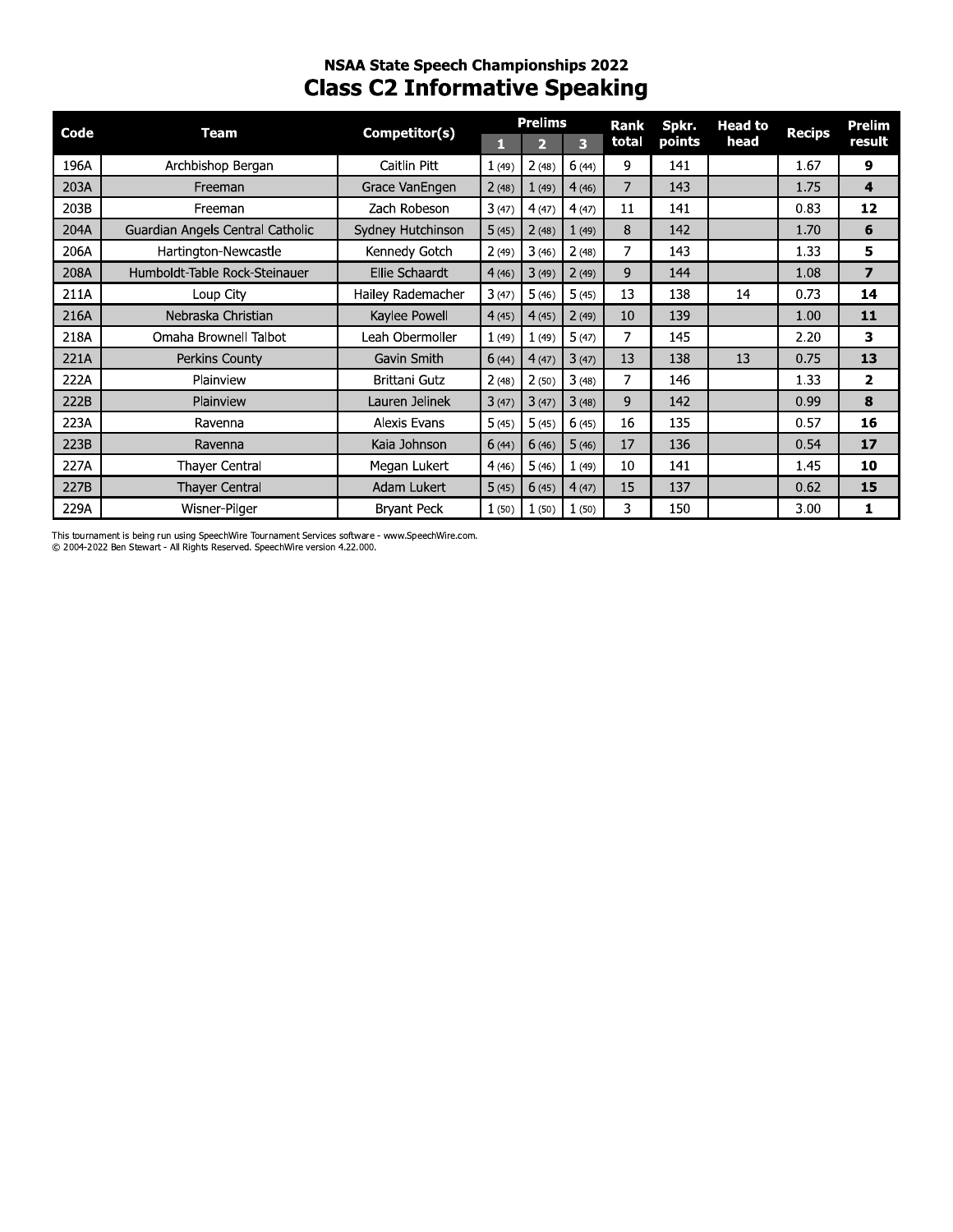# **NSAA State Speech Championships 2022 Class C2 Oral Interpretation Humorous Prose**

| Code | <b>Team</b>           | Competitor(s)         |       | <b>Prelims</b> |       | Rank  | Spkr.  | <b>Head to</b> | <b>Recips</b> | Prelim         |
|------|-----------------------|-----------------------|-------|----------------|-------|-------|--------|----------------|---------------|----------------|
|      |                       |                       | T۱    | 2              | 3     | total | points | head           |               | result         |
| 193A | Alma                  | Linden Biskup         | 2(48) | 4(47)          | 4(47) | 10    | 142    |                | 1.00          | 7              |
| 194A | Aquinas Catholic      | Xavier Fiala          | 1(50) | 2(49)          | 2(48) | 5     | 147    |                | 2.00          | $\overline{2}$ |
| 196A | Archbishop Bergan     | <b>Grant Gibson</b>   | 1(50) | 1(50)          | 3(49) | 5     | 149    |                | 2.33          | 1              |
| 199A | Creighton             | Anna Tyler            | 5(46) | 4(48)          | 6(45) | 15    | 139    |                | 0.62          | 18             |
| 202A | Elmwood-Murdock       | Lily Pope             | 4(46) | 2(48)          | 1(50) | 7     | 144    |                | 1.75          | 4              |
| 202B | Elmwood-Murdock       | Wyatt Baker           | 4(47) | 1(49)          | 1(50) | 6     | 146    |                | 2.25          | 3              |
| 206A | Hartington-Newcastle  | Jude Krie             | 3(48) | 5(46)          | 6(46) | 14    | 140    | 17             | 0.70          | 17             |
| 207A | Howells-Dodge         | Lilly Praest          | 6(45) | 1(50)          | 2(50) | 9     | 145    |                | 1.67          | 5              |
| 211A | Loup City             | Cameron Russell       | 3(47) | 5(47)          | 5(46) | 13    | 140    |                | 0.73          | 14             |
| 211B | Loup City             | Dylan Hull            | 3(47) | 5(45)          | 5(47) | 13    | 139    |                | 0.73          | 15             |
| 218A | Omaha Brownell Talbot | Akshay Mehta          | 2(48) | 7(46)          | 3(48) | 12    | 142    |                | 0.97          | 11             |
| 218B | Omaha Brownell Talbot | <b>Claire Cenovic</b> | 4(46) | 6(46)          | 4(48) | 14    | 140    | 16             | 0.67          | 16             |
| 219A | Pawnee City           | Stella Hunzeker       | 2(49) | 3(49)          | 6(45) | 11    | 143    |                | 1.00          | 8              |
| 221A | Perkins County        | Summer Postlewait     | 5(46) | 3(47)          | 3(49) | 11    | 142    |                | 0.86          | 9              |
| 222A | Plainview             | Leighton Medina       | 5(46) | 2(48)          | 5(46) | 12    | 140    |                | 0.90          | 12             |
| 224A | Shelby-Rising City    | <b>Emily Willis</b>   | 1(48) | 6(44)          | 2(50) | 9     | 142    |                | 1.67          | 6              |
| 228A | <b>Twin River</b>     | Ty Vanek              | 6(45) | 3(48)          | 4(48) | 13    | 141    |                | 0.75          | 13             |
| 229A | Wisner-Pilger         | Gwen Donner           | 6(45) | 4(46)          | 1(49) | 11    | 140    |                | 1.42          | 10             |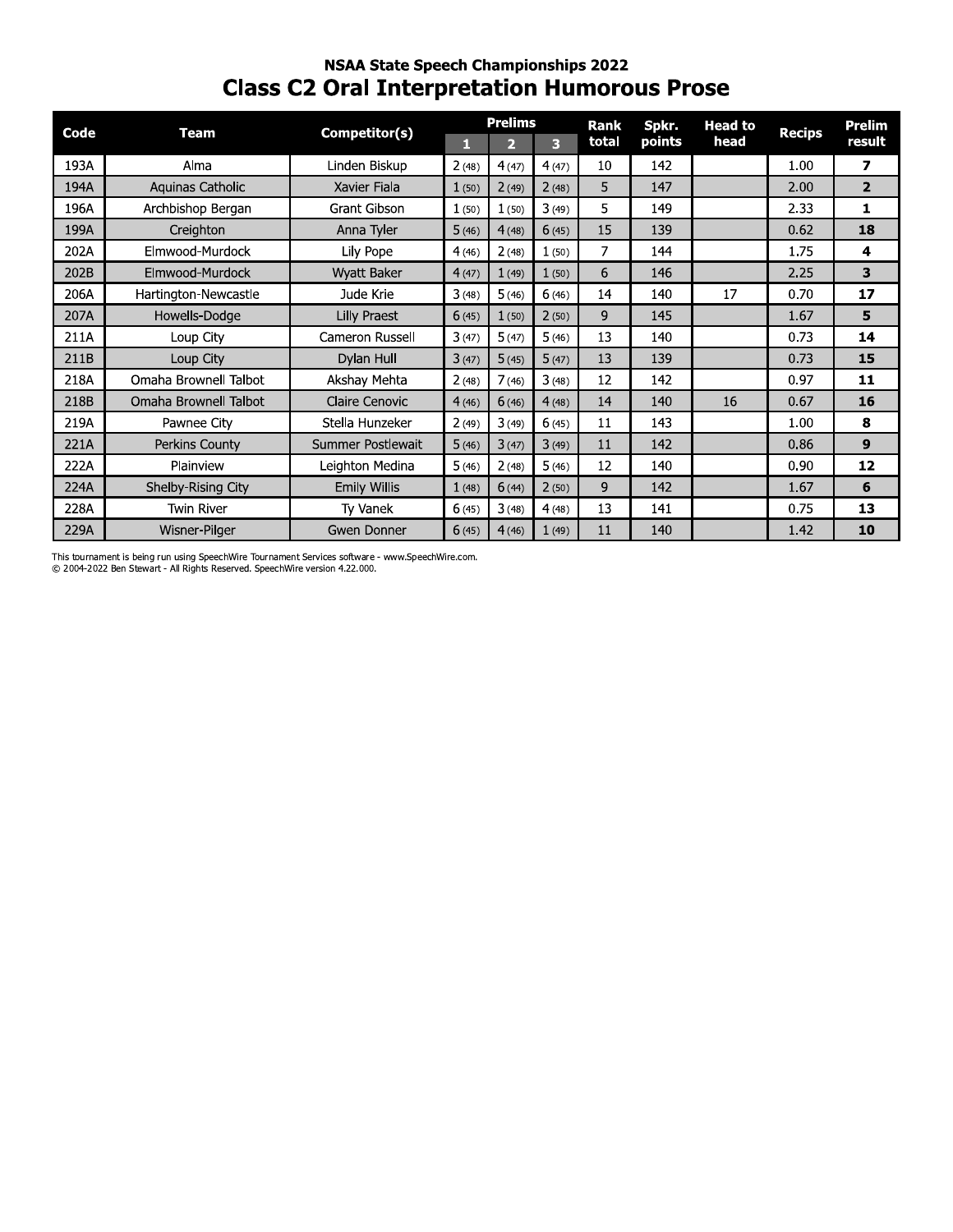# **NSAA State Speech Championships 2022 Class C2 Oral Interpretation of Drama**

| Code | Team                     | Competitor(s)                                                                        | $\mathbf{1}$           | <b>Prelims</b><br>$\overline{2}$ | 3                      |                | Rank Spkr.<br>total points | <b>Head</b><br>to<br>head | <b>Recips</b> | Prelim<br>result |
|------|--------------------------|--------------------------------------------------------------------------------------|------------------------|----------------------------------|------------------------|----------------|----------------------------|---------------------------|---------------|------------------|
| 194A | Aquinas Catholic         | Noah Grady, Xavier Fiala, Hannah Woolsey, Hailey Woolsey and<br><b>Tate Hain</b>     | $\overline{4}$<br>(49) | 3<br>(48)                        | 5<br>(45)              | 12             | 142                        |                           | 0.78          | 12               |
| 197A | Bancroft-Rosalie         | Lauren Kramer, Grace Johnson, Kennedi Cooper, McKenzie Murphy<br>and Elyse Raasch    | $\overline{4}$<br>(45) | $\overline{4}$<br>(47)           | 3<br>(47)              | 11             | 139                        |                           | 0.83          | 10               |
| 202A | Elmwood-<br>Murdock      | Riley Rose, Kaitlynn Ashlock, Bri Ross, Haylee Josoff and Jack<br>Deibert            | $\mathbf{1}$<br>(50)   | $\overline{4}$<br>(47)           | $\overline{2}$<br>(50) | 7              | 147                        | 4                         | 1.75          | 4                |
| 202B | Elmwood-<br>Murdock      | Rylan Meyer, Sophie Frank, Wyatt Baker, Katelyn Stewart and<br>Hanna Josoff          | 6<br>(48)              | $\overline{2}$<br>(49)           | $\overline{4}$<br>(47) | 12             | 144                        |                           | 0.92          | 11               |
| 206A | Hartington-<br>Newcastle | Reece Morten, Parker Hopping, Carsen Hopping, Turner Dendinger<br>and Bennet Sievers | 1<br>(50)              | 1<br>(50)                        | 1<br>(50)              | 3              | 150                        |                           | 3.00          | 1                |
| 206B | Hartington-<br>Newcastle | Mani Lange, Alivia Morten, Jude Krie, Lane Heimes and Dayton<br>Sudbeck              | 3<br>(49)              | 1<br>(50)                        | 1<br>(49)              | 5              | 148                        |                           | 2.33          | $\overline{2}$   |
| 207A | Howells-Dodge            | Sophia Dvorak, Lilly Praest, Kennady Schmidt and Landon Dobbins                      | $\overline{2}$<br>(50) | $\overline{2}$<br>(48)           | $\overline{2}$<br>(49) | 6              | 147                        |                           | 1.50          | 3                |
| 209A | Johnson-Brock            | Skylar Witte, Kolbi Davis, Audrey Sandfort, Kade Davis and Alex<br>Greiner           | $\overline{2}$<br>(49) | 3<br>(47)                        | $\overline{4}$<br>(46) | 9              | 142                        |                           | 1.08          | $\overline{7}$   |
| 211A | Loup City                | Bailey Kuehl, Cami Fulton, Dylan Hull, Ellie Oxford and Ella Jaixen                  | $\mathbf{1}$<br>(50)   | 5<br>(46)                        | $\overline{4}$<br>(47) | 10             | 143                        |                           | 1.45          | 8                |
| 214A | Maxwell                  | Carley Jackson, Joree Cumming, Cole Vencill and Lisselle Lucas                       | 3<br>(49)              | $\overline{4}$<br>(46)           | 6<br>(46)              | 13             | 141                        |                           | 0.75          | 13               |
| 215A | <b>McCool Junction</b>   | Aydin Orr, Payton Gerken, Jadon Hess, BriAnn Stutzman and Sara<br>Weisheit           | 3<br>(47)              | 3<br>(48)                        | 5<br>(46)              | 11             | 141                        |                           | 0.86          | 9                |
| 221A | Perkins County           | Sophia Perez, Meghan Bishop, Triston Hite, Blake Dolezal and Jeb<br>Kohl             | 5<br>(47)              | 6<br>(45)                        | $\overline{2}$<br>(48) | 13             | 140                        |                           | 0.87          | 14               |
| 221B | Perkins County           | Ella Uehling, Ava Reese, Caitlyn Dolezal, Kailee Potts and Maggie<br>Fisher          | 5<br>(44)              | 6<br>(45)                        | 5<br>(46)              | 16             | 135                        |                           | 0.57          | 17               |
| 222A | Plainview                | Heather Pendergast, Brittani Gutz, Derek Rix, Brett Norris and<br>Leighton Medina    | 5<br>(48)              | 1<br>(49)                        | 1<br>(49)              | $\overline{7}$ | 146                        |                           | 2.20          | 6                |
| 223A | Ravenna                  | Hayden Hauge, Jamie Adam and Kaia Johnson                                            | $\overline{4}$<br>(48) | 5<br>(46)                        | 6<br>(44)              | 15             | 138                        |                           | 0.62          | 15               |
| 225A | Southern Valley          | Brianna Jorgenson, Kolby Hunt and Shae Mitchel                                       | 6<br>(43)              | 5<br>(45)                        | 6<br>(46)              | 17             | 134                        |                           | 0.54          | 18               |
| 228A | <b>Twin River</b>        | Austin Anderson, Brayden Rinkol, Clara Preister, Kaydin Buhl and<br>Kirk Hebda       | 2<br>(50)              | 2<br>(49)                        | 3<br>(48)              | $\overline{7}$ | 147                        | 5                         | 1.33          | 5                |
| 229A | Wisner-Pilger            | Karl Steinmeyer, Izzy Manning, Laura Kinnison, Jose Ramirez and<br>Lily Otten        | 6                      | 6<br>$(45)$ (44)                 | 3<br>(47)              | 15             | 136                        |                           | 0.67          | 16               |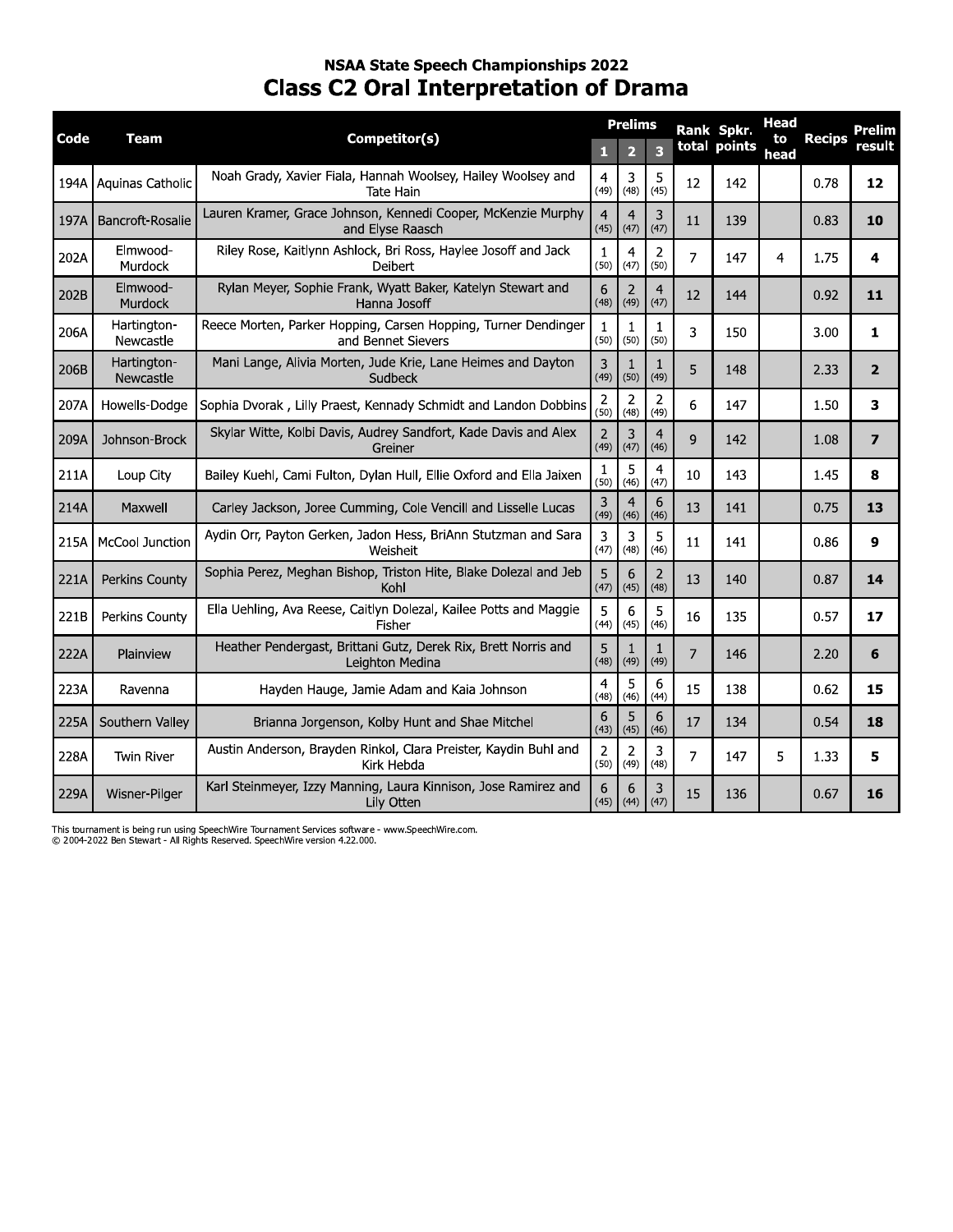# **NSAA State Speech Championships 2022 Class C2 Oral Interpretation of Poetry**

| Code | <b>Team</b>               | Competitor(s)        |       | <b>Prelims</b> |                         | Rank           | Spkr.  | <b>Head to</b> | <b>Recips</b> | <b>Prelim</b>  |
|------|---------------------------|----------------------|-------|----------------|-------------------------|----------------|--------|----------------|---------------|----------------|
|      |                           |                      | п     | $\overline{2}$ | $\overline{\mathbf{3}}$ | total          | points | head           |               | result         |
| 193A | Alma                      | Sydney Mitchell      | 2(48) | 5(48)          | 1(50)                   | 8              | 146    |                | 1.70          | 5              |
| 194A | Aquinas Catholic          | <b>Tate Hain</b>     | 5(45) | 4(45)          | 4(47)                   | 13             | 137    |                | 0.70          | 14             |
| 196A | Archbishop Bergan         | Hayden Cone          | 3(48) | 1(50)          | 6(46)                   | 10             | 144    |                | 1.50          | 9              |
| 202A | Elmwood-Murdock           | Averi Hogue          | 1(50) | 2(49)          | 2(48)                   | 5              | 147    |                | 2.00          | $\overline{2}$ |
| 203A | Freeman                   | Summer Buss          | 4(46) | 2(49)          | 3(48)                   | 9              | 143    |                | 1.08          | 8              |
| 205A | Hartington Cedar Catholic | Grace Kleinschmit    | 1(49) | 4(46)          | 2(49)                   | $\overline{7}$ | 144    | 3              | 1.75          | 3              |
| 205B | Hartington Cedar Catholic | Elizabeth Rokusek    | 6(46) | 6(48)          | 3(47)                   | 15             | 141    |                | 0.67          | 15             |
| 210A | Kimball                   | Gideon Casimiro      | 4(47) | 6(43)          | 6(45)                   | 16             | 135    | 18             | 0.59          | 18             |
| 211A | Loup City                 | Ella Jaixen          | 3(48) | 3(46)          | 6(45)                   | 12             | 139    |                | 0.83          | 12             |
| 212A | Lourdes Central Catholic  | <b>Reed Greger</b>   | 1(49) | 2(48)          | 4(47)                   | 7              | 144    | 4              | 1.75          | 4              |
| 215A | <b>McCool Junction</b>    | Morgan Thieman       | 6(46) | 4(48)          | 1(50)                   | 11             | 144    |                | 1.42          | 10             |
| 218A | Omaha Brownell Talbot     | Akshay Mehta         | 5(46) | 1(50)          | 2(48)                   | 8              | 144    |                | 1.70          | $\overline{ }$ |
| 218B | Omaha Brownell Talbot     | <b>Ingrid Nelson</b> | 2(48) | 3(49)          | 3(48)                   | 8              | 145    |                | 1.16          | 6              |
| 220A | Pender                    | Alexis Bodlak        | 3(47) | 3(48)          | 5(45)                   | 11             | 140    |                | 0.86          | 11             |
| 222A | Plainview                 | Marque Albin         | 4(47) | 5(44)          | 4(47)                   | 13             | 138    |                | 0.70          | 13             |
| 225A | Southern Valley           | Kyleah Branham       | 6(44) | 5(45)          | 5(46)                   | 16             | 135    | 17             | 0.57          | 17             |
| 228A | <b>Twin River</b>         | Grace Sagales        | 5(46) | 6(44)          | 5(46)                   | 16             | 136    |                | 0.57          | 16             |
| 229A | Wisner-Pilger             | <b>Bryant Peck</b>   | 2(49) | 1(50)          | 1(49)                   | 4              | 148    |                | 2.50          | 1              |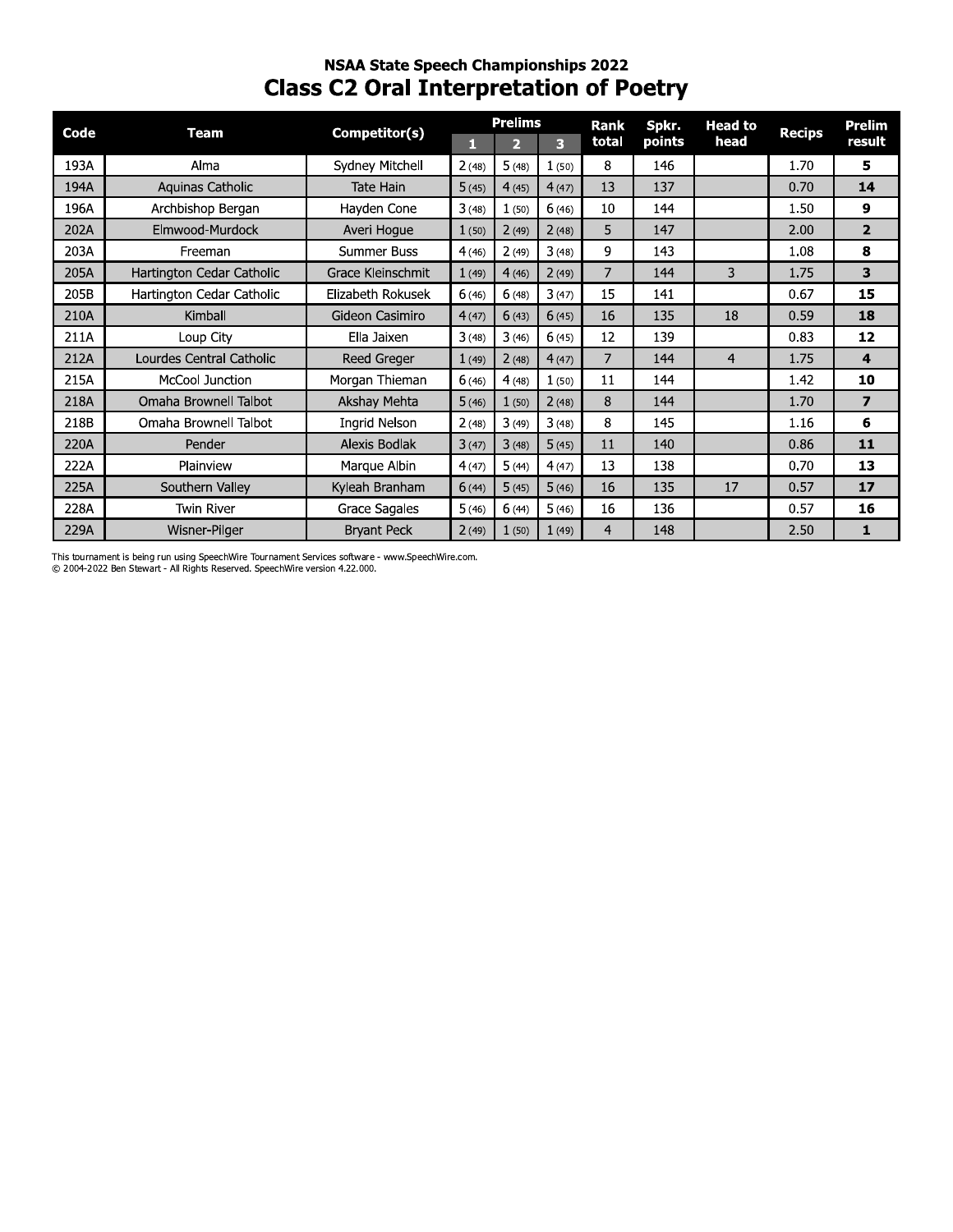# **NSAA State Speech Championships 2022 Class C2 Oral Interpretation of Serious Prose**

| Code | <b>Team</b>                      | Competitor(s)     |       | <b>Prelims</b> |       | Rank  | Spkr.  | <b>Head to</b> |               | Prelim         |
|------|----------------------------------|-------------------|-------|----------------|-------|-------|--------|----------------|---------------|----------------|
|      |                                  |                   | П     | 2              | 3     | total | points | head           | <b>Recips</b> | result         |
| 193A | Alma                             | Linden Biskup     | 5(46) | 3(50)          | 6(45) | 14    | 141    |                | 0.70          | 14             |
| 194A | Aquinas Catholic                 | Cecilia Sisco     | 5(44) | 2(49)          | 4(47) | 11    | 140    |                | 0.95          | 12             |
| 194B | Aquinas Catholic                 | Hailey Woolsey    | 4(48) | 2(50)          | 4(48) | 10    | 146    |                | 1.00          | 9              |
| 195A | Arapahoe                         | Hannah Whitson    | 2(48) | 6(45)          | 3(49) | 11    | 142    |                | 1.00          | 11             |
| 196A | Archbishop Bergan                | Grant Gibson      | 3(49) | 5(49)          | 1(50) | 9     | 148    |                | 1.53          | 7              |
| 199A | Creighton                        | Emma Vortherms    | 4(45) | 6(46)          | 5(48) | 15    | 139    |                | 0.62          | 15             |
| 203A | Freeman                          | Summer Buss       | 1(50) | 1(49)          | 1(49) | 3     | 148    |                | 3.00          | 1              |
| 204A | Guardian Angels Central Catholic | Isabel Hass       | 1(50) | 4(47)          | 2(49) | 7     | 146    | 5              | 1.75          | 5              |
| 205A | Hartington Cedar Catholic        | Grace Kleinschmit | 2(50) | 1(50)          | 3(49) | 6     | 149    | $\overline{2}$ | 1.83          | $\mathbf{z}$   |
| 206A | Hartington-Newcastle             | Reece Morten      | 2(49) | 1(50)          | 3(48) | 6     | 147    |                | 1.83          | $\overline{4}$ |
| 209A | Johnson-Brock                    | David Gerdes      | 3(48) | 2(49)          | 2(49) | 7     | 146    | 6              | 1.33          | 6              |
| 211A | Loup City                        | Gracelyn Paddack  | 5(48) | 3(48)          | 5(45) | 13    | 141    |                | 0.73          | 13             |
| 214A | Maxwell                          | Lisselle Lucas    | 6(47) | 5(46)          | 5(45) | 16    | 138    |                | 0.57          | 16             |
| 215A | <b>McCool Junction</b>           | Garrett Hansen    | 4(47) | 3(48)          | 4(48) | 11    | 143    |                | 0.83          | 10             |
| 219A | Pawnee City                      | Larissa Tegtmeier | 1(50) | 4(49)          | 1(50) | 6     | 149    | 3              | 2.25          | 3              |
| 220A | Pender                           | Alexis Bodlak     | 3(47) | 4(47)          | 2(49) | 9     | 143    |                | 1.08          | 8              |
| 221A | Perkins County                   | Caitlyn Dolezal   | 6(46) | 5(46)          | 6(46) | 17    | 138    |                | 0.54          | 17             |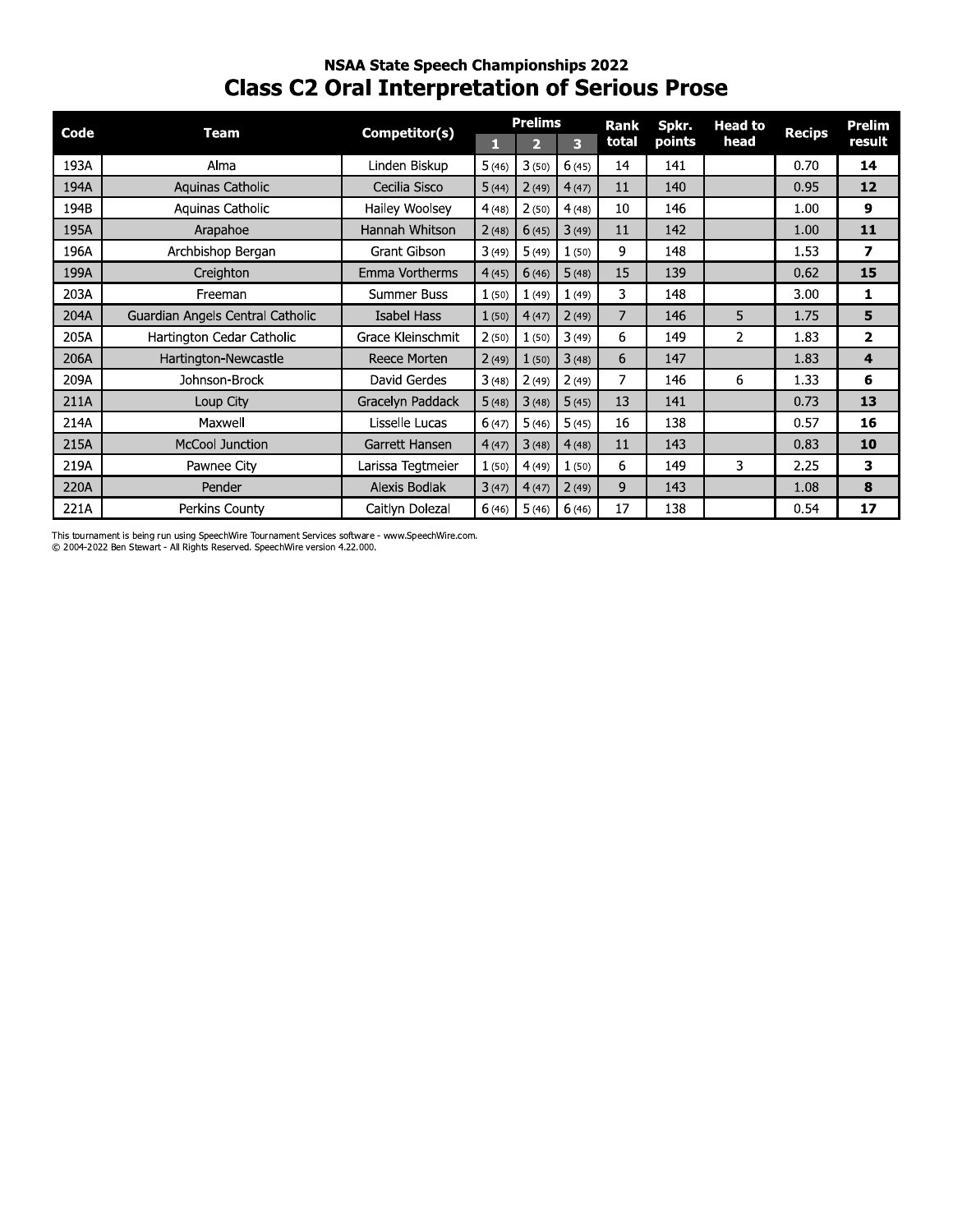# **NSAA State Speech Championships 2022 Class C2 Persuasive Speaking**

| Code | <b>Team</b>           | Competitor(s)             |       | <b>Prelims</b> |       | <b>Rank</b>    | Spkr.  | <b>Head to</b> | <b>Recips</b> | <b>Prelim</b>  |
|------|-----------------------|---------------------------|-------|----------------|-------|----------------|--------|----------------|---------------|----------------|
|      |                       |                           | П     | 2              | 3     | total          | points | head           |               | result         |
| 197A | Bancroft-Rosalie      | Alix Nolting              | 6(47) | 4(48)          | 6(45) | 16             | 140    |                | 0.59          | 18             |
| 198A | <b>Burwell</b>        | Jayna Moses               | 7(44) | 2(48)          | 6(45) | 15             | 137    |                | 0.81          | 17             |
| 199A | Creighton             | Mia Dartman               | 5(46) | 3(49)          | 6(45) | 14             | 140    |                | 0.70          | 14             |
| 203A | Freeman               | Jenna Husband             | 6(46) | 5(45)          | 2(48) | 13             | 139    |                | 0.87          | 11             |
| 203B | Freeman               | Catie Reed                | 4(48) | 5(48)          | 2(49) | 11             | 145    |                | 0.95          | 9              |
| 207A | Howells-Dodge         | Jordan Howell             | 4(47) | 6(45)          | 5(46) | 15             | 138    |                | 0.62          | 15             |
| 211A | Loup City             | Hailey Rademacher         | 3(48) | 6(48)          | 5(46) | 14             | 142    |                | 0.70          | 13             |
| 211B | Loup City             | Landri Loos               | 5(47) | 6(45)          | 4(46) | 15             | 138    |                | 0.62          | 15             |
| 216A | Nebraska Christian    | Kaylee Powell             | 2(48) | 1(50)          | 3(48) | 6              | 146    | 4              | 1.83          | 4              |
| 218A | Omaha Brownell Talbot | Laura Recker              | 1(49) | 2(49)          | 1(50) | $\overline{4}$ | 148    |                | 2.50          | $\overline{2}$ |
| 218B | Omaha Brownell Talbot | Maya Savory               | 4(45) | 3(47)          | 3(47) | 10             | 139    |                | 0.91          | 8              |
| 219A | Pawnee City           | Ashlynn Hartman           | 1(49) | 1(50)          | 1(49) | 3              | 148    |                | 3.00          | $\mathbf{1}$   |
| 220A | Pender                | Roxy Ekberg               | 3(47) | 5(45)          | 5(45) | 13             | 137    |                | 0.73          | 12             |
| 221A | Perkins County        | Gavin Smith               | 1(50) | 2(49)          | 3(47) | 6              | 146    | 5              | 1.83          | 5              |
| 222A | Plainview             | Emma King                 | 2(49) | 3(48)          | 4(47) | 9              | 144    |                | 1.08          | 6              |
| 222B | Plainview             | <b>Heather Pendergast</b> | 3(48) | 4(46)          | 2(48) | 9              | 142    |                | 1.08          | $\overline{z}$ |
| 228A | <b>Twin River</b>     | Clay Brandenburger        | 2(49) | 1(48)          | 1(48) | 4              | 145    |                | 2.50          | 3              |
| 228B | <b>Twin River</b>     | Logan Kershaw             | 5(47) | 4(46)          | 4(47) | 13             | 140    |                | 0.70          | 10             |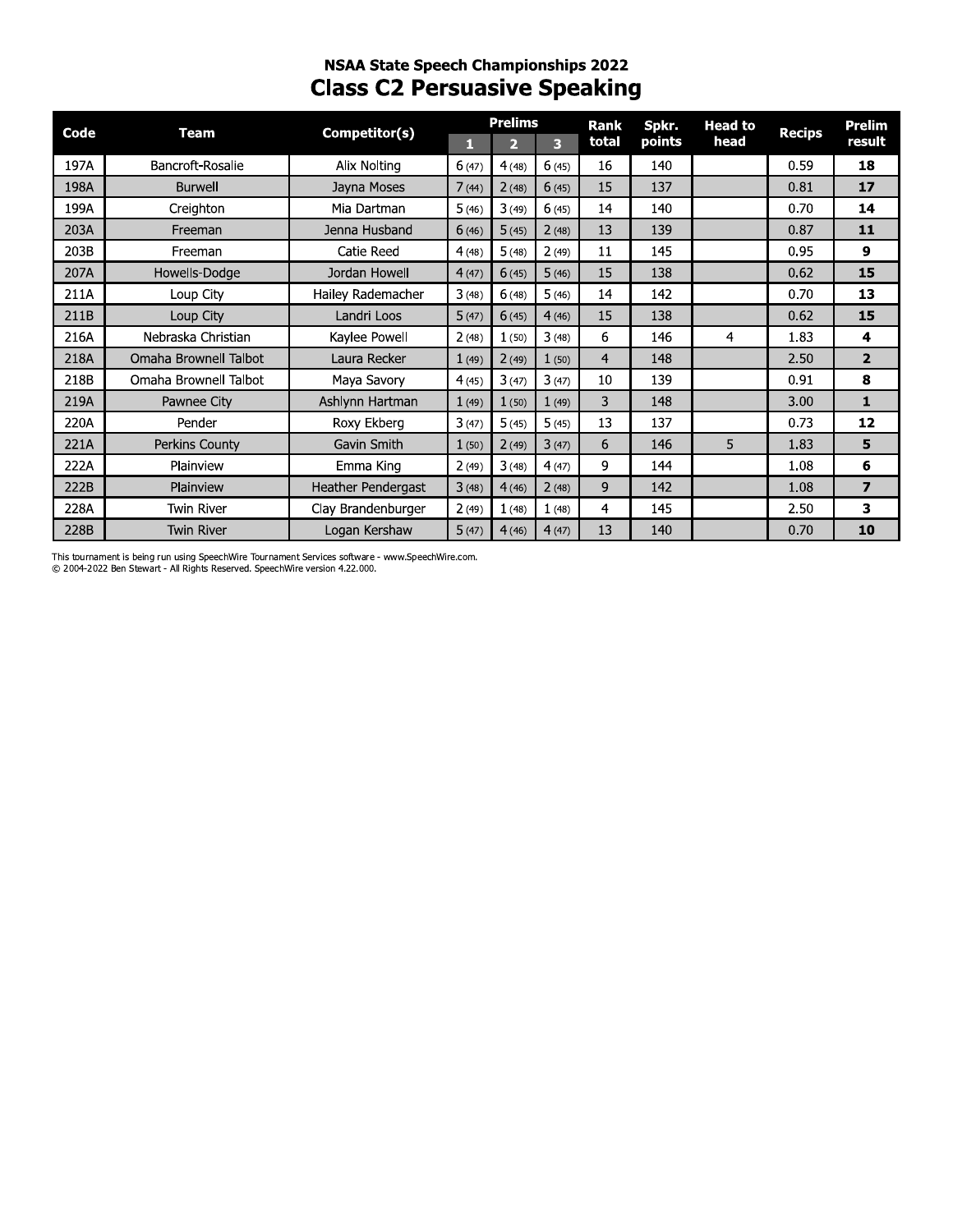# **NSAA State Speech Championships 2022 Class C2 Duet Acting**

**Elimination round results** 

#### **Final round**

| Code | <b>Name</b>                                    | Team                     |       | НЈ049 НЈ069 НЈ053 |       |    | Rank Judges Recips<br>total pref. |      |     |                | Spkr. Prelim Prelim Prelim<br>points Ranks Recips Points |     | Head<br>to<br>head | <b>Playoff Place</b> |   |
|------|------------------------------------------------|--------------------------|-------|-------------------|-------|----|-----------------------------------|------|-----|----------------|----------------------------------------------------------|-----|--------------------|----------------------|---|
| 211A | Cameron Russell<br>and Ellie Oxford            | Loup City                | 1(50) | 1(50)             | 2(49) | 4  |                                   | 2.50 | 149 | 7              | 2.20                                                     | 144 |                    |                      |   |
| 196A | Hayden Cone and<br>Grace Kerkaert              | Archbishop<br>Bergan     | 2(49) | 3(50)             | 4(47) | 9  | $\overline{2}$                    | 1.08 | 146 | $\overline{4}$ | 2.50                                                     | 146 |                    |                      |   |
| 228A | Mason Rinkol and<br>Ty Vanek                   | Twin River               | 4(48) | 4(49)             | 1(50) | 9  | 3                                 | 1.50 | 147 | $\overline{4}$ | 2.50                                                     | 149 |                    |                      | з |
| 206B | <b>Bennet Sievers</b><br>and Parker<br>Hopping | Hartington-<br>Newcastle | 3(49) | 6(49)             | 3(49) | 12 |                                   | 0.83 | 147 | 7              | 1.66                                                     | 143 |                    |                      | 4 |
| 206A | Dayton Sudbeck<br>and Lane Heimes              | Hartington-<br>Newcastle | 6(46) | 2(50)             | 5(47) | 13 |                                   | 0.87 | 143 | 5              | 2.00                                                     | 145 |                    |                      | 5 |
| 207A | Nessa Krupka<br>and Landon<br><b>Dobbins</b>   | Howells-<br>Dodge        | 5(47) | 5(49)             | 6(45) | 16 |                                   | 0.57 | 141 | 7              | 1.33                                                     | 144 |                    |                      | 6 |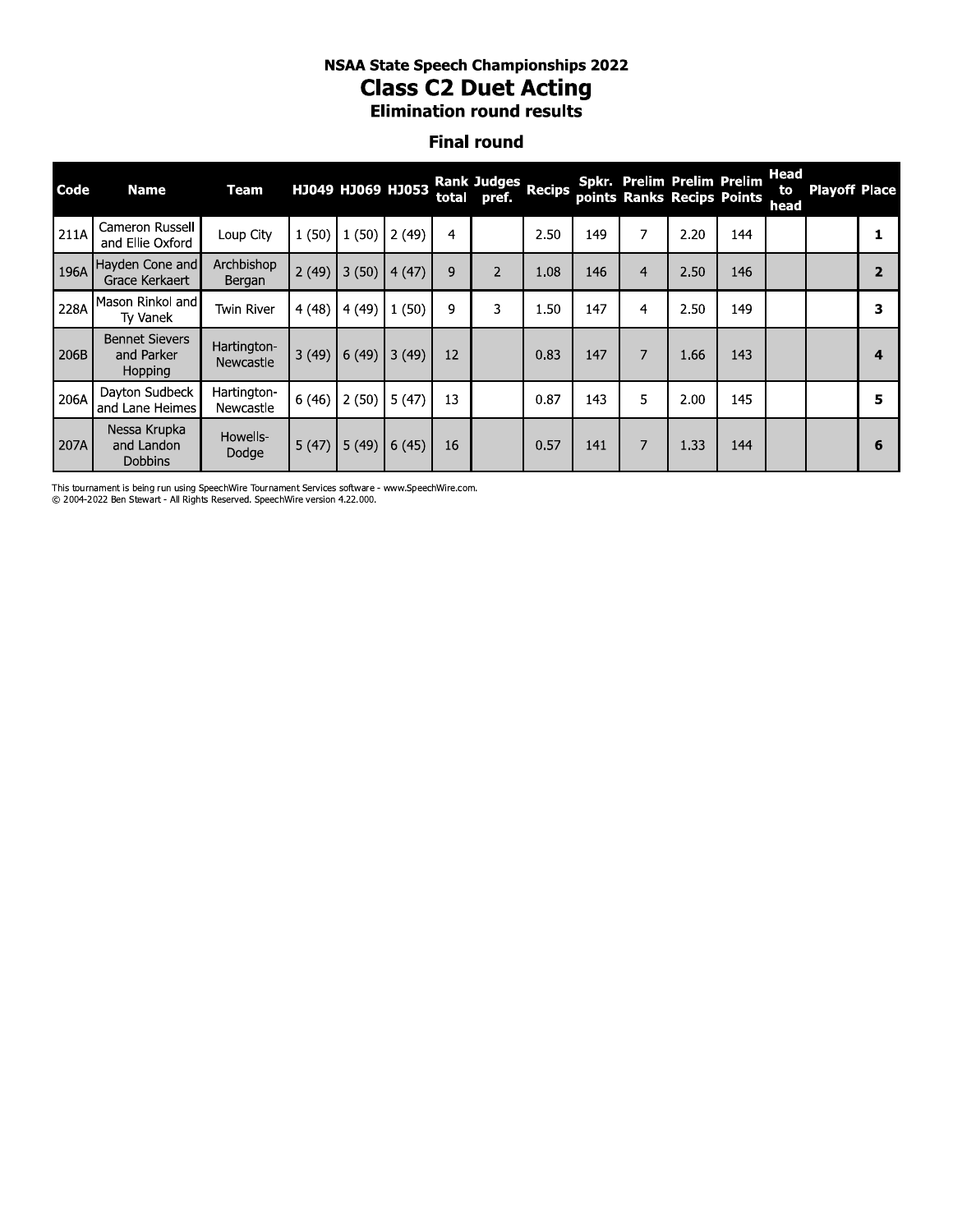#### nsaa state speecn Championships 2022 Class C2 Entertainment Speaking **Elimination round results**

#### **Final round**

|      |                    |                                     |       |                   |       |       |                             |      | <b>Elimination round results</b> |                |                                   |                            |                    |                      |                |
|------|--------------------|-------------------------------------|-------|-------------------|-------|-------|-----------------------------|------|----------------------------------|----------------|-----------------------------------|----------------------------|--------------------|----------------------|----------------|
|      |                    |                                     |       |                   |       |       | <b>Final round</b>          |      |                                  |                |                                   |                            |                    |                      |                |
| Code | <b>Name</b>        | <b>Team</b>                         |       | НЈ026 НЈ009 НЈ048 |       | total | Rank Judges Recips<br>pref. |      |                                  |                | <b>Spkr. Prelim Prelim Prelim</b> | points Ranks Recips Points | Head<br>to<br>head | <b>Playoff Place</b> |                |
| 204A | Greta<br>Wooldrik  | Guardian Angels<br>Central Catholic |       | $1(50)$ $1(50)$   | 3(49) | 5     |                             | 2.33 | 149                              | 3              | 3.00                              | 150                        |                    |                      | 1              |
| 227A | Ella Murray        | <b>Thayer Central</b>               | 2(49) | 2(49)             | 2(50) | 6     |                             | 1.50 | 148                              | 6              | 1.50                              | 148                        |                    |                      | $\overline{2}$ |
| 228A | Austin<br>Anderson | <b>Twin River</b>                   | 3(49) | 4(47)             | 1(50) | 8     |                             | 1.58 | 146                              | 7              | 1.75                              | 147                        |                    |                      | 3              |
| 223A | Hayden<br>Hauge    | Ravenna                             | 4(48) | 3(48)             | 6(48) | 13    |                             | 0.75 | 144                              | $\overline{7}$ | 1.75                              | 146                        |                    |                      | 4              |
| 206A | Cole<br>Heimes     | Hartington-<br>Newcastle            | 5(48) | 5(46)             | 4(49) | 14    |                             | 0.65 | 143                              | 6              | 1.83                              | 149                        |                    |                      | 5              |
| 206B | Carson<br>Jones    | Hartington-<br>Newcastle            | 6(47) | 6(45)             | 5(48) | 17    |                             | 0.54 | 140                              | 6              | 1.83                              | 147                        |                    |                      | 6              |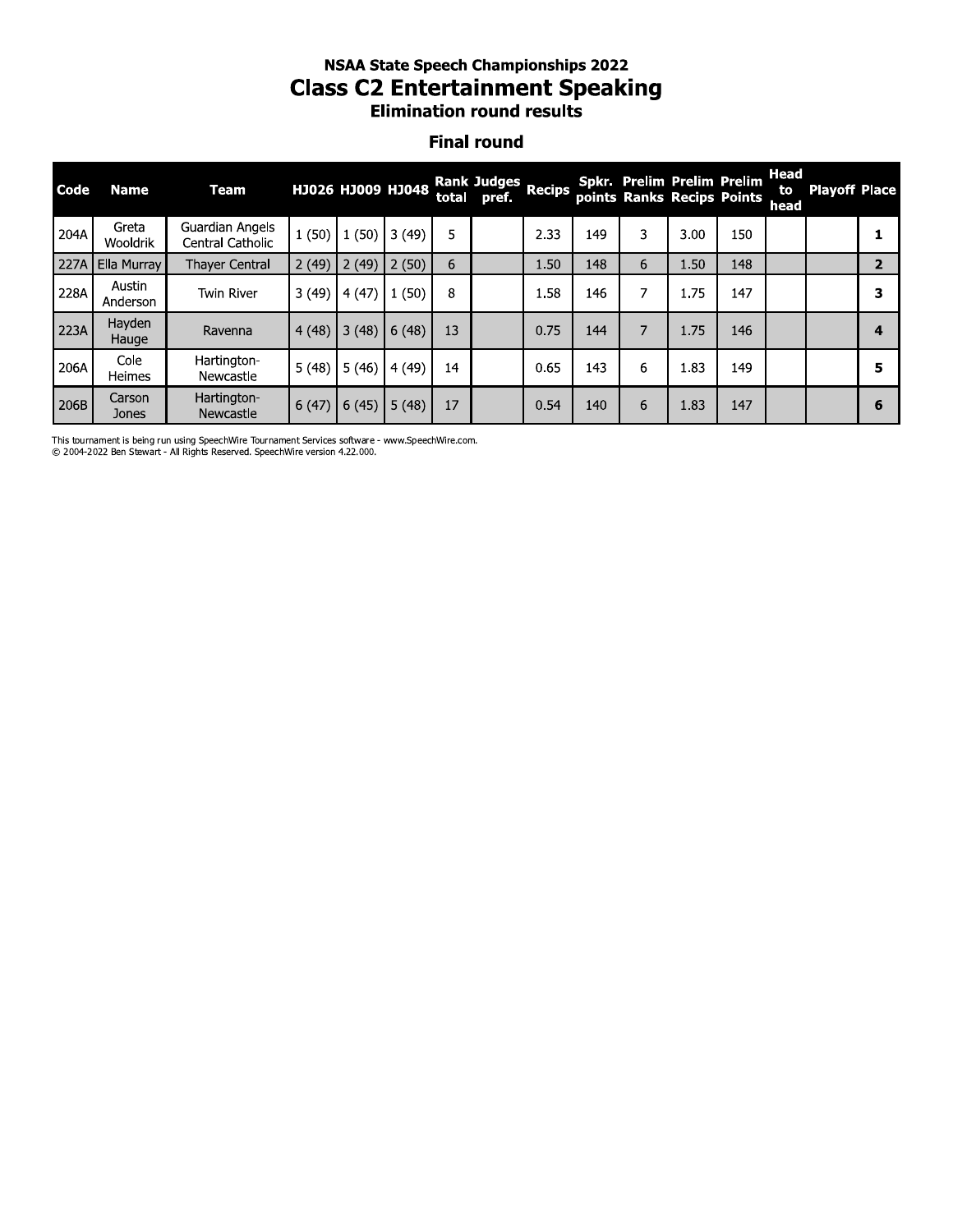#### nsaa state speecn Championships 2022 Class C2 Extemporaneous Speaking **Elimination round results**

#### **Final round**

|                    | <b>Elimination round results</b> |                   |       |                       |       |       |                             |      |     |                |                            |                            |                    |                      |              |
|--------------------|----------------------------------|-------------------|-------|-----------------------|-------|-------|-----------------------------|------|-----|----------------|----------------------------|----------------------------|--------------------|----------------------|--------------|
| <b>Final round</b> |                                  |                   |       |                       |       |       |                             |      |     |                |                            |                            |                    |                      |              |
| Code               | <b>Name</b>                      | <b>Team</b>       |       | НЈ014 НЈ074 НЈ001     |       | total | Rank Judges Recips<br>pref. |      |     |                | Spkr. Prelim Prelim Prelim | points Ranks Recips Points | Head<br>to<br>head | <b>Playoff Place</b> |              |
| 219A               | Ashlynn Hartman   Pawnee City    |                   |       | $3(47)$ $1(50)$       | 1(50) | 5     |                             | 2.33 | 147 | $\overline{4}$ | 2.50                       | 148                        |                    |                      | 1            |
| 211A               | Cami Fulton                      | Loup City         |       | $1(49)$ 2(49)         | 2(49) | 5     | 2                           | 2.00 | 147 | $\overline{7}$ | 1.75                       | 146                        |                    |                      | $\mathbf{2}$ |
| 227A               | Jordan Mariska                   | Thayer<br>Central |       | $6(44)$ 3 (48)        | 3(46) | 12    | 3                           | 0.83 | 138 | 8              | 1.16                       | 141                        |                    |                      | 3            |
| 228A               | Clay<br>Brandenburger            | <b>Twin River</b> |       | $2(48)$   4(47)       | 6(45) | 12    | $\overline{4}$              | 0.92 | 140 | 5              | 2.33                       | 144                        |                    |                      | 4            |
| 222A               | Reagan Choat                     | Plainview         | 4(46) | 6(45)                 | 4(46) | 14    |                             | 0.67 | 137 | 8              | 1.58                       | 145                        |                    |                      | 5.           |
| 199A               | <b>Christen Curtis</b>           | Creighton         |       | $5(45)$ 5 (46) 5 (45) |       | 15    |                             | 0.60 | 136 | 8              | 2.17                       | 144                        |                    |                      | 6            |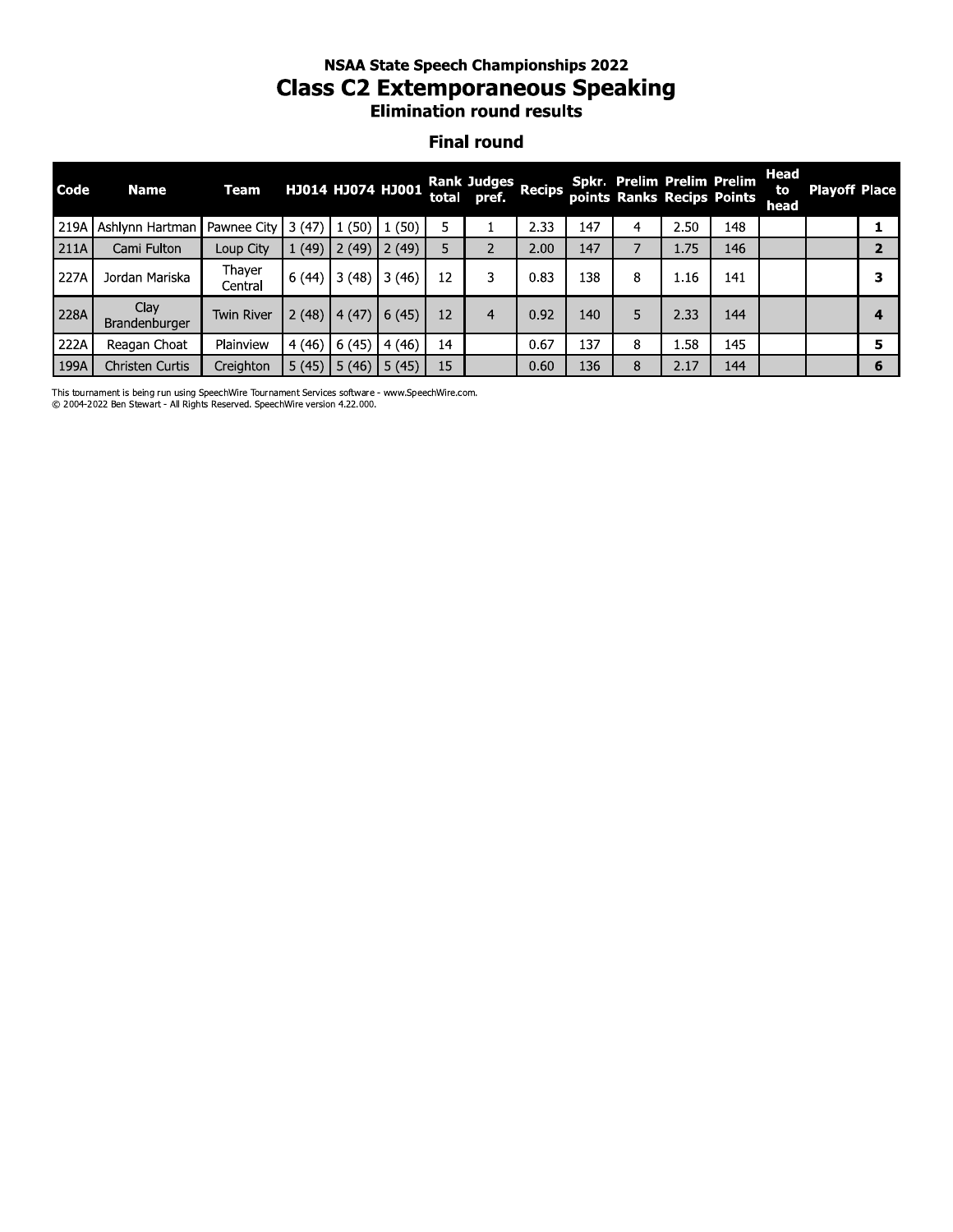## **NSAA State Speech Championships 2022 Class C2 Informative Speaking Elimination round results**

#### **Final round**

| Code | <b>Name</b>          | Team                                |       | HJ044 HJ051 HJ037 |       |    | <b>Rank Judges</b><br>total pref. | <b>Recips</b> |     |   | Spkr. Prelim Prelim Prelim<br>points Ranks Recips Points |     | Head<br>to<br>head | <b>Playoff Place</b> |   |
|------|----------------------|-------------------------------------|-------|-------------------|-------|----|-----------------------------------|---------------|-----|---|----------------------------------------------------------|-----|--------------------|----------------------|---|
| 222A | Brittani Gutz        | Plainview                           | 1(50) | 2(49)             | (49)  | 4  |                                   | 2.50          | 148 |   | 1.33                                                     | 146 |                    |                      |   |
| 229A | <b>Brvant Peck</b>   | Wisner-Pilger                       | 3(48) | (49)              | 2(48) | 6  |                                   | 1.83          | 145 | 3 | 3.00                                                     | 150 |                    |                      |   |
| 203A | Grace<br>VanEngen    | Freeman                             | 2(48) | 3(48)             | 3(48) | 8  |                                   | 1.16          | 144 | 7 | 1.75                                                     | 143 |                    |                      |   |
| 206A | Kennedy<br>Gotch     | Hartington-<br>Newcastle            | 4(47) | 5(46)             | (47)  | 13 |                                   | 0.70          | 140 | 7 | 1.33                                                     | 143 |                    |                      | 4 |
| 204A | Sydney<br>Hutchinson | Guardian Angels<br>Central Catholic | 6(47) | 4(48)             | 5(45) | 15 |                                   | 0.62          | 140 | 8 | 1.70                                                     | 142 |                    |                      | 5 |
| 218A | Leah<br>Obermoller   | Omaha Brownell<br>Talbot            | 5(47) | 6(46)             | 6(45) | 17 |                                   | 0.54          | 138 | 7 | 2.20                                                     | 145 |                    |                      | 6 |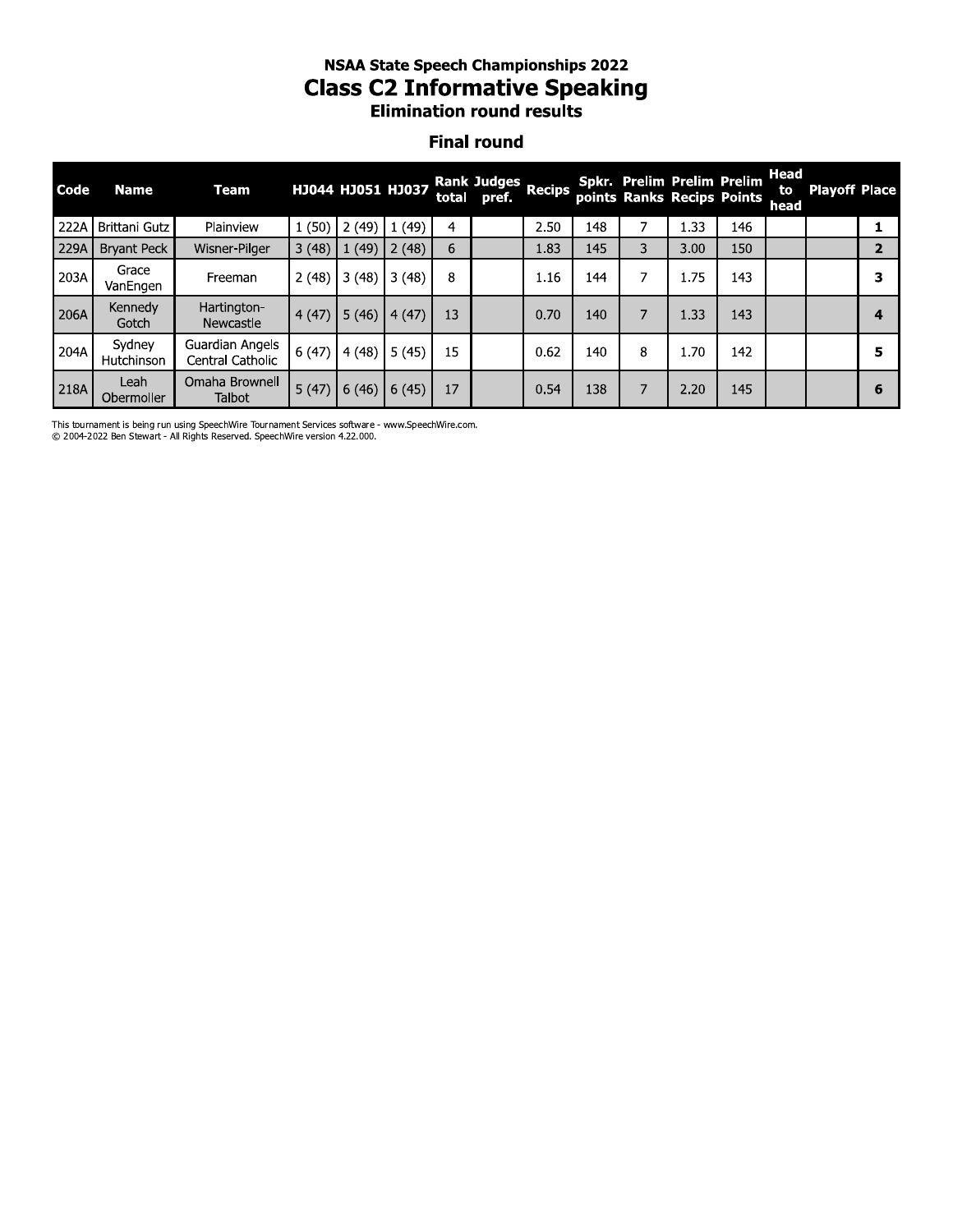#### **NSAA State Speech Championships 2022 Class C2 Oral Interpretation Humorous Prose Elimination round results**

#### **Final round**

| Code | <b>Name</b>         | Team                  |       | HJ021 HJ041 HJ002 |       |    | <b>Rank Judges</b><br>total pref. | <b>Recips</b> |     |   | Spkr. Prelim Prelim Prelim | points Ranks Recips Points | Head<br>to<br>head | <b>Playoff Place</b> |   |
|------|---------------------|-----------------------|-------|-------------------|-------|----|-----------------------------------|---------------|-----|---|----------------------------|----------------------------|--------------------|----------------------|---|
| 202A | Lily Pope           | Elmwood-<br>Murdock   | 2(48) | 5(48)             | 1(50) | 8  |                                   | 1.70          | 146 |   | 1.75                       | 144                        |                    |                      |   |
| 196A | Grant<br>Gibson     | Archbishop<br>Bergan  | 5(46) | (50)              | 2(49) | 8  | $\overline{2}$                    | 1.70          | 145 | 5 | 2.33                       | 149                        |                    |                      |   |
|      | 202B Wyatt Baker    | Elmwood-<br>Murdock   | 3(47) | 2(49)             | 4(46) | 9  |                                   | 1.08          | 142 | 6 | 2.25                       | 146                        |                    |                      |   |
| 194A | Xavier Fiala        | Aquinas Catholic      | (49)  | 4(48)             | 6(45) | 11 |                                   | 1.42          | 142 | 5 | 2.00                       | 147                        |                    |                      |   |
| 207A | Lilly Praest        | Howells-Dodge         | 6(45) | 3(49)             | 3(46) | 12 |                                   | 0.83          | 140 | 9 | 1.67                       | 145                        |                    |                      | 5 |
| 224A | <b>Emily Willis</b> | Shelby-Rising<br>City | 4(47) | 6(47)             | 5(46) | 15 |                                   | 0.62          | 140 | 9 | 1.67                       | 142                        |                    |                      | 6 |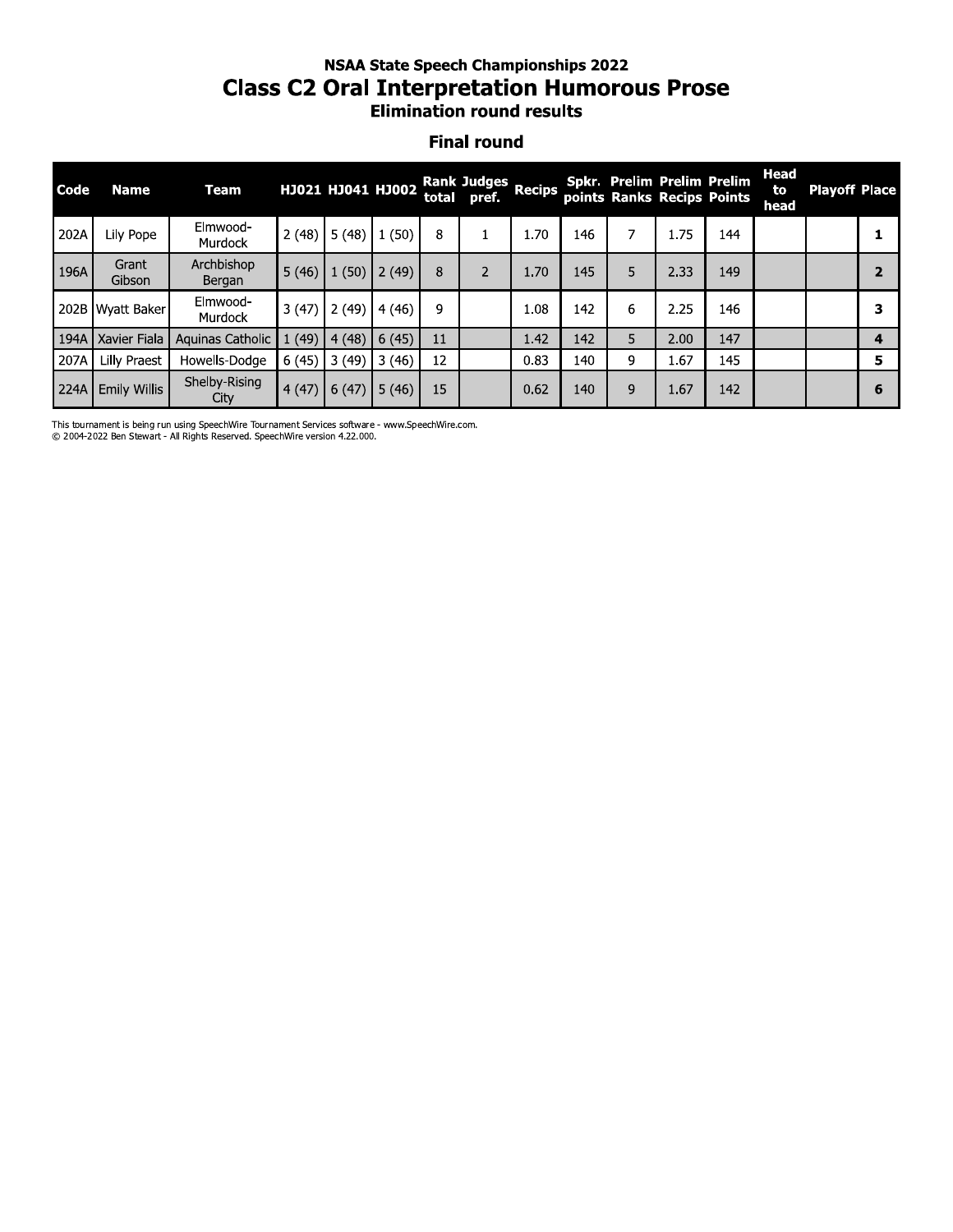## **NSAA State Speech Championships 2022 Class C2 Oral Interpretation of Drama** Elimination round results

#### **Final round**

| Code | <b>Name</b>                                                                                       | <b>Team</b>              |       | HJ025 HJ056 HJ050 |                 | total | Rank Judges Recips<br>pref. |      |     |                | Spkr. Prelim Prelim Prelim<br>points Ranks Recips Points |     | <b>Head</b><br>to<br>head | <b>Playoff Place</b> |                |
|------|---------------------------------------------------------------------------------------------------|--------------------------|-------|-------------------|-----------------|-------|-----------------------------|------|-----|----------------|----------------------------------------------------------|-----|---------------------------|----------------------|----------------|
| 206A | Reece Morten,<br>Parker Hopping,<br>Carsen Hopping,<br>Turner Dendinger<br>and Bennet Sievers     | Hartington-<br>Newcastle | 1(50) | 4(46)             | 1(50)           | 6     |                             | 2.25 | 146 | 3              | 3.00                                                     | 150 |                           |                      | 1              |
| 222A | Heather<br>Pendergast, Brittani<br>Gutz, Derek Rix,<br><b>Brett Norris and</b><br>Leighton Medina | Plainview                | 2(49) | 2(48)             | 5(46)           | 9     |                             | 1.20 | 143 | $\overline{7}$ | 2.20                                                     | 146 |                           |                      | $\overline{2}$ |
| 206B | Mani Lange, Alivia<br>Morten, Jude Krie,<br>Lane Heimes and<br>Dayton Sudbeck                     | Hartington-<br>Newcastle | 3(48) | 5(45)             | 2(49)           | 10    |                             | 1.03 | 142 | 5              | 2.33                                                     | 148 |                           |                      | 3              |
| 202A | Riley Rose, Kaitlynn<br>Ashlock, Bri Ross,<br>Haylee Josoff and<br>Jack Deibert                   | Elmwood-<br>Murdock      | 4(47) |                   | $3(47)$ $4(47)$ | 11    |                             | 0.83 | 141 | 7              | 1.75                                                     | 147 |                           |                      | $\mathbf{A}$   |
| 207A | Sophia Dvorak,<br>Lilly Praest,<br>Kennady Schmidt<br>and Landon<br>Dobbins                       | Howells-<br>Dodge        | 5(46) | 1(49)             | 6(45)           | 12    |                             | 1.37 | 140 | 6              | 1.50                                                     | 147 |                           |                      | 5              |
| 228A | Austin Anderson,<br>Brayden Rinkol,<br>Clara Preister,<br>Kaydin Buhl and<br>Kirk Hebda           | <b>Twin River</b>        | 6(45) | 6(45)             | 3(48)           | 15    |                             | 0.67 | 138 | 7              | 1.33                                                     | 147 |                           |                      | 6              |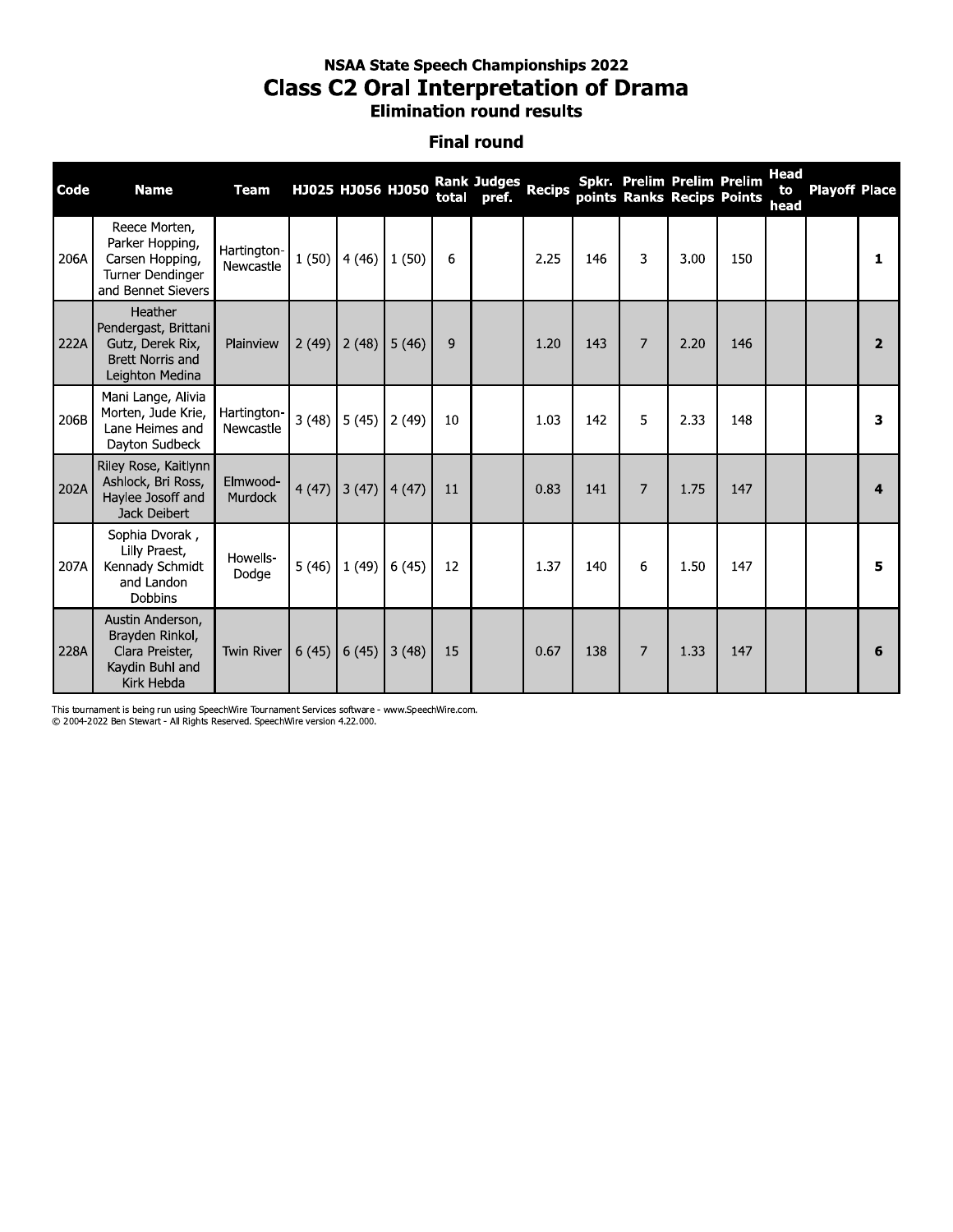## **NSAA State Speech Championships 2022 Class C2 Oral Interpretation of Poetry** Elimination round results

#### **Final round**

| <b>Code</b> | <b>Name</b>                 | Team                            |       | НЈ017 НЈ046 НЈ012 |       | total | Rank Judges Recips<br>pref. |      |     |   | Spkr. Prelim Prelim Prelim<br>points Ranks Recips Points |     | Head<br>to<br>head | <b>Playoff Place</b> |   |
|-------------|-----------------------------|---------------------------------|-------|-------------------|-------|-------|-----------------------------|------|-----|---|----------------------------------------------------------|-----|--------------------|----------------------|---|
| 193A        | Sydney<br>Mitchell          | Alma                            | 4(49) | 1(50)             | 3(49) | 8     |                             | 1.58 | 148 | 8 | 1.70                                                     | 146 |                    |                      |   |
| 205A        | Grace<br><b>Kleinschmit</b> | Hartington Cedar<br>Catholic    | 2(50) | 5(47)             | 2(49) | 9     | $\overline{\phantom{a}}$    | 1.20 | 146 | 7 | 1.75                                                     | 144 |                    |                      |   |
| 212A        | <b>Reed Greaer</b>          | Lourdes Central<br>Catholic     | 3(49) | 2(50)             | 4(48) | 9     | 3                           | 1.08 | 147 | 7 | 1.75                                                     | 144 |                    |                      | з |
| 202A        | Averi Hoque                 | Elmwood-<br>Murdock             | 6(48) | 3(48)             | 1(50) | 10    | 4                           | 1.50 | 146 | 5 | 2.00                                                     | 147 |                    |                      | 4 |
| 229A        | <b>Bryant Peck</b>          | Wisner-Pilger                   | 1(50) | 4(47)             | 5(48) | 10    |                             | 1.45 | 145 | 4 | 2.50                                                     | 148 |                    |                      | 5 |
| 218B        | <b>Ingrid Nelson</b>        | Omaha Brownell<br><b>Talbot</b> | 5(48) | 6(46)             | 6(48) | 17    |                             | 0.54 | 142 | 8 | 1.16                                                     | 145 |                    |                      | 6 |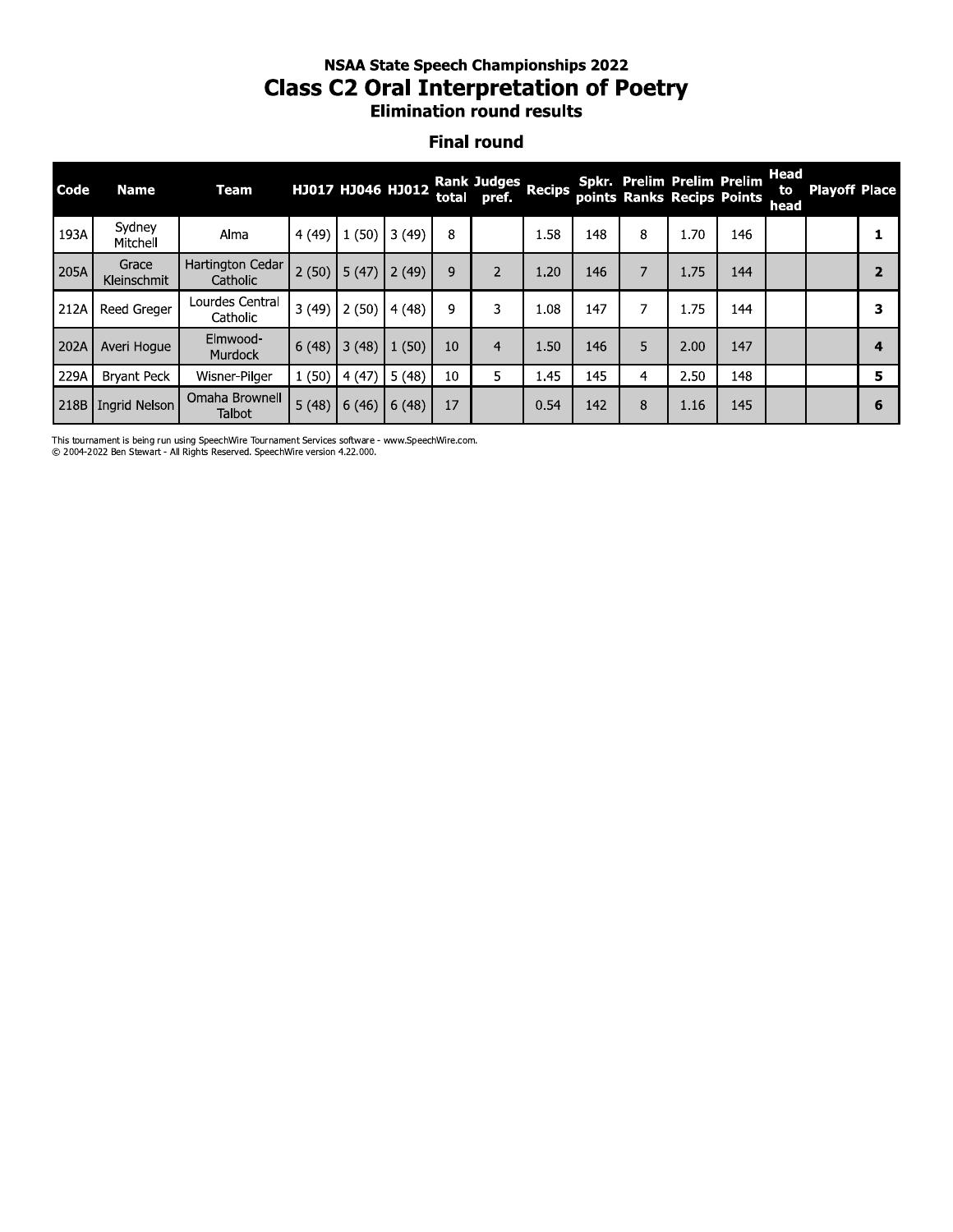#### nsaa state speecn Championships 2022 Class C2 Oral Interpretation of Serious Prose **Elimination round results**

#### **Final round**

|      |                       | <b>Class C2 Oral Interpretation of Serious Prose</b> |       |                   |       |    | <b>NSAA State Speech Championships 2022</b><br><b>Elimination round results</b> |               |     |                                                                 |      |     |                           |                      |                |
|------|-----------------------|------------------------------------------------------|-------|-------------------|-------|----|---------------------------------------------------------------------------------|---------------|-----|-----------------------------------------------------------------|------|-----|---------------------------|----------------------|----------------|
|      | <b>Final round</b>    |                                                      |       |                   |       |    |                                                                                 |               |     |                                                                 |      |     |                           |                      |                |
| Code | <b>Name</b>           | <b>Team</b>                                          |       | HJ075 HJ055 HJ015 |       |    | <b>Rank Judges</b><br>total pref.                                               | <b>Recips</b> |     | <b>Spkr. Prelim Prelim Prelim</b><br>points Ranks Recips Points |      |     | <b>Head</b><br>to<br>head | <b>Playoff Place</b> |                |
| 206A | Reece<br>Morten       | Hartington-<br>Newcastle                             | 1(49) | 2(49)             | 2(48) | 5  |                                                                                 | 2.00          | 146 | 6                                                               | 1.83 | 147 |                           |                      | 1              |
| 203A | Summer<br><b>Buss</b> | Freeman                                              | 4(48) | 1(50)             | 4(46) | 9  |                                                                                 | 1.50          | 144 | 3                                                               | 3.00 | 148 |                           |                      | $\overline{2}$ |
| 205A | Grace<br>Kleinschmit  | Hartington Cedar<br>Catholic                         | 3(48) | 3(48)             | 5(46) | 11 | 3                                                                               | 0.86          | 142 | 6                                                               | 1.83 | 149 |                           |                      | 3              |
| 209A | David<br>Gerdes       | Johnson-Brock                                        | 5(47) | 5(46)             | 1(49) | 11 | $\overline{4}$                                                                  | 1.40          | 142 | 7                                                               | 1.33 | 146 |                           |                      | 4              |
| 219A | Larissa<br>Tegtmeier  | Pawnee City                                          | 2(49) | 4(47)             | 6(45) | 12 |                                                                                 | 0.92          | 141 | 6                                                               | 2.25 | 149 |                           |                      | 5              |
| 204A | <b>Isabel Hass</b>    | Guardian Angels<br>Central Catholic                  | 6(47) | 6(45)             | 3(47) | 15 |                                                                                 | 0.67          | 139 | 7                                                               | 1.75 | 146 |                           |                      | 6              |